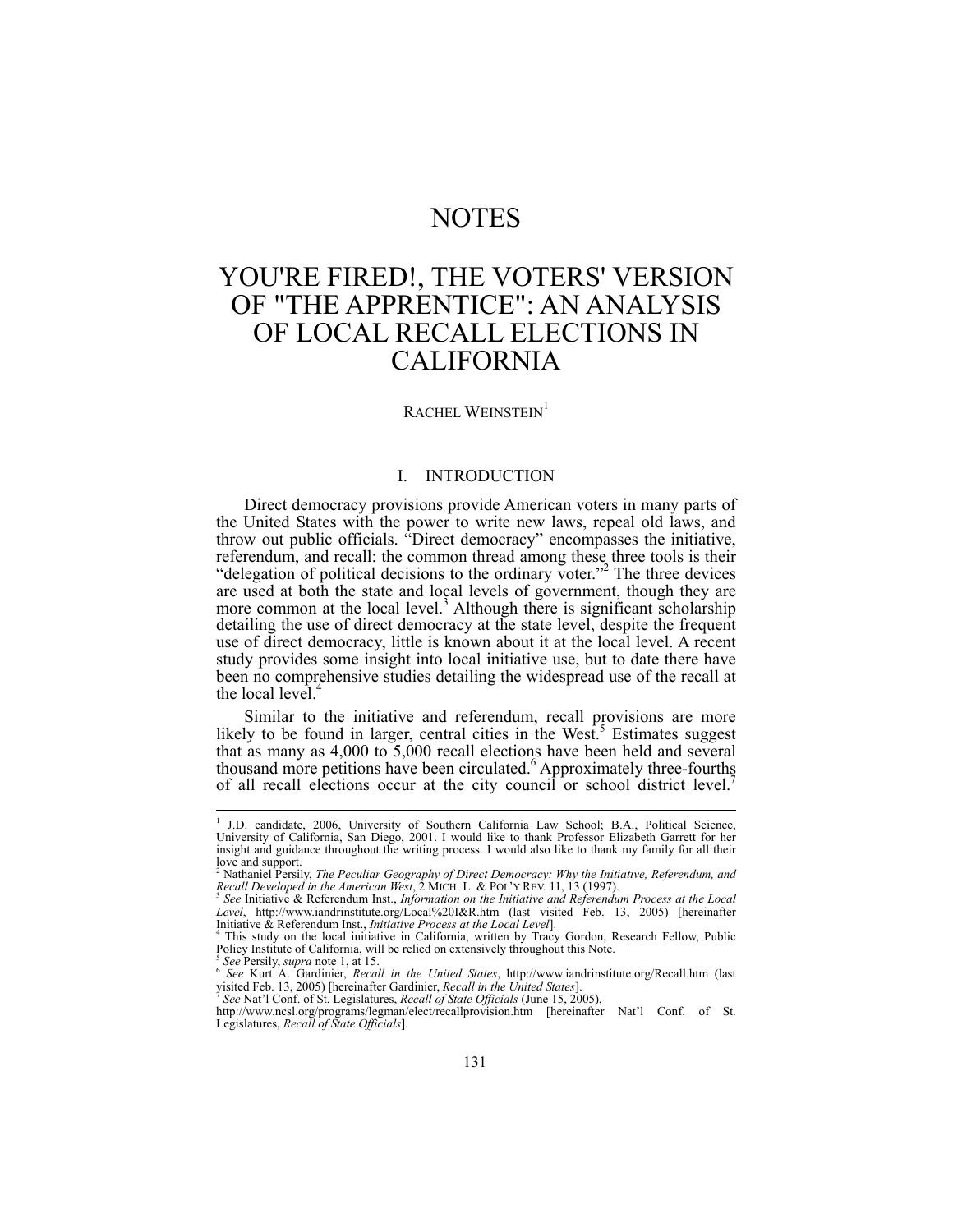Since California is at the forefront of the direct democracy movement and home to Los Angeles, the birthplace of the modern recall device, it provides a unique location for an exploration of local recall issues and trends. $\frac{8}{3}$ 

Part II traces the history of the direct democracy movement in the United States and the recall device in particular. It provides a brief overview of the initiative, referendum, and recall, and details why and how direct democracy first developed in the western United States as the centerpiece of the Progressive Party platform. Even though direct democracy devices, including the local recall, are used throughout the United States, this section places particular emphasis on California as it is the focus of this Note. It details the adoption of the recall in California and comments on its early use at the local and state levels.

Part III discusses the statutes that lay out the requirements for a recall. It contains an overview of the different types of recall statutes currently used in the United States. It explains the differences in how recalls are brought and how recall elections are conducted across the United States. It also details the specific features of California's local recall statutes and traces the steps necessary to qualify a recall at the local level in California.

The most complete set of local recall data encompasses California elections between 1995 and 2003. Part IV examines this data and also explores the reasons for the specific recalls during that period. A thorough examination of the election data combined with census population data reveals that local recalls are most common and most successful at the city and school district level as compared to the county level. The clearest trend among local recalls relates to population size: recalls occur most frequently in cities and counties at or below the 50th percentile in terms of population and in school districts at or below the 50th percentile in terms of enrollment. Anecdotal evidence further shows that the reasons behind local recall campaigns can generally be divided into three categories: an ideological divide, mismanagement or financial crisis, and response to a specific action taken by a public official. This Part also compares trends related to population size, income diversity, political party affiliation, and election timing and success rates between local recalls and local initiatives and reveals significant differences. It also lays out possible explanations for these differences and provides guidance for how future studies may further explore these issues.

This Note provides a starting point for a more complete analysis of local recalls. It discusses the basic trends in local recalls in California and offers hypotheses to explain these trends. It also compares these trends to those found with local initiatives. Throughout the analysis, it suggests methods to further test these hypotheses and identifies additional issues that would be worth exploring in future studies.

<sup>8</sup> *See* Joshua Spivak*, California's Recall: Adoption of the "Grand Bounce" for Elected Officials*, 81 CAL. HIST. 20, 23 (2004).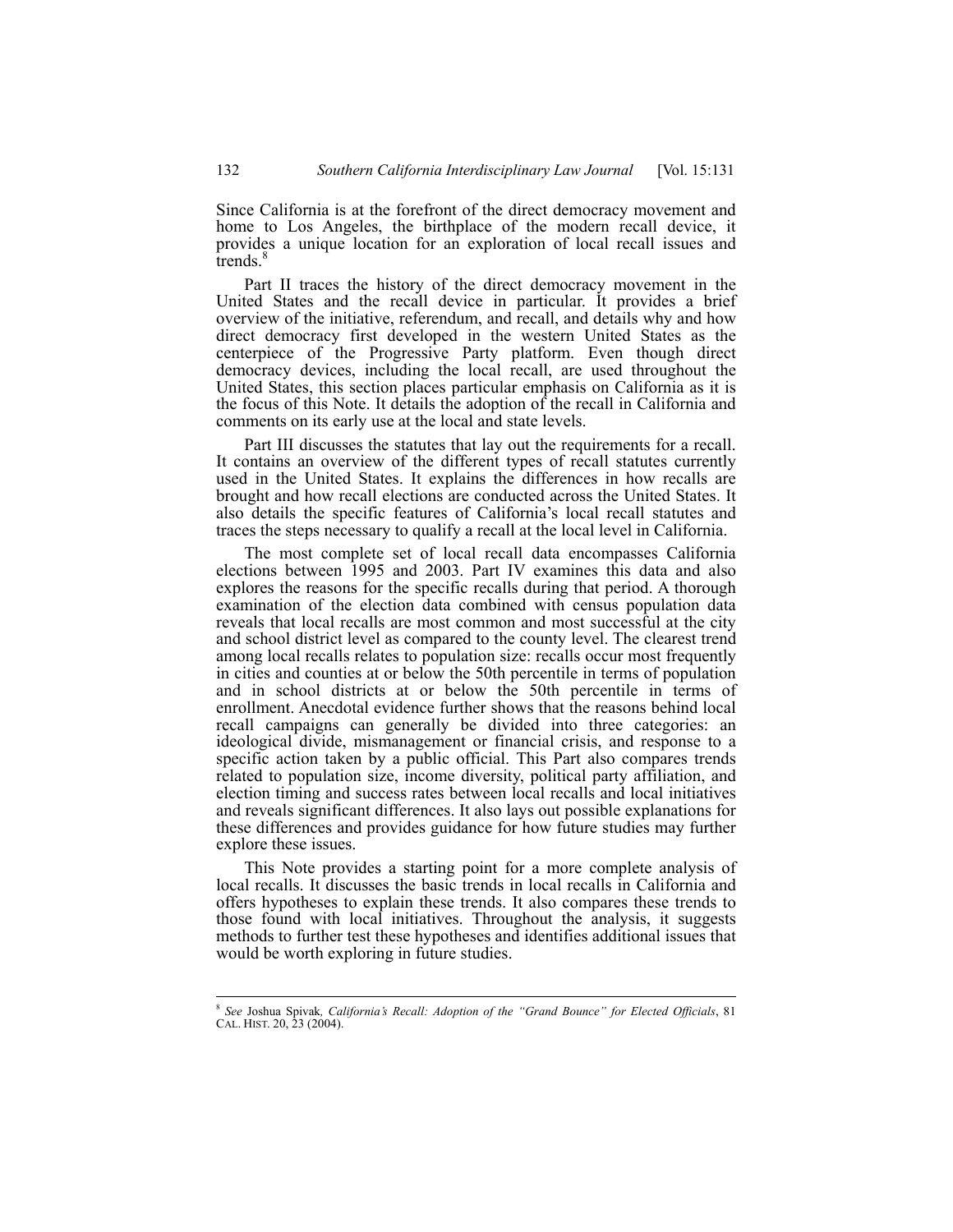## 2005] *You're Fired! The Voters' Version of "The Apprentice":* 133 *An Analysis of Local Recall Elections in California*  II. THE CONTROVERSAL NATURE OF THE RECALL AND ITS ORIGINS

"Direct democracy" encompasses three methods by which citizens have the power to be more directly involved in government beyond voting in periodic elections for representatives.<sup>9</sup> The initiative gives voters the opportunity to propose a legislative measure or constitutional amendment by submitting a petition containing the number of signatures required by the state statute authorizing the initiative.<sup>10</sup> Since the inception of the initiative at the statewide level in Oregon in 1904, twenty-four states have adopted the process.

A referendum "refers a proposed or existing law or statute to voters for their approval or rejection."<sup>11</sup> Popular referendum, used much less frequently than the initiative, is available in twenty-four states including California.12 It gives the people the power to refer specific legislation that was enacted by the legislature to the voters for approval or rejection.<sup>13</sup> Legislative referendum, available in all states, occurs when the state legislature, an elected official, state appointed constitutional revision commission or other government agency submits propositions, including constitutional amendments, statutes, and bond issues, to the voters for their approval or rejection.<sup>14</sup>

The recall gives voters the chance to remove an elected official from office by submitting a petition containing the required number of valid signatures requesting a vote on whether the official should remain in office.15 Similar to the initiative, the number of signatures varies by state and locality.<sup>16</sup> As noted earlier, like other forms of direct democracy, recall use is more widespread at the local level.<sup>17</sup> The recall differs from impeachment because citizens, not the legislature, initiate the recall.<sup>18</sup> Officeholders are also often able to counteract efforts to impeach themselves through "varied cover-up [measures] and legal maneuverings" and this is especially true at the local level where elected officials often enjoy "considerable behind-the-scenes influence in their communities."<sup>19</sup>

Recall, the most controversial direct democracy device, has long had its share of supporters and critics. The origins of the recall can be traced back

 $\overline{\phantom{a}}$ 

<sup>&</sup>lt;sup>9</sup> See Persily, *supra* note 1, at 13.<br><sup>10</sup> See Thomas E. Cronin, The Politics of Initiative, Referendum, and Recall 2 (Twentieth Century Fund ed., 1989).

<sup>&</sup>lt;sup>11</sup> *Id.* <sup>12</sup> *See id.*<br><sup>12</sup> *See id.* 13 *See Initiative & Referendum Inst., What is the Initiative and Referendum Process?*, http://www.ianrinstitute.org/Quick%/20Fact%20-%20What%20is%20I&R.htm (last visited Mar. 5, 2005) [hereinafter Initiative & Referendum Inst., *Initiative and Referendum Process*]; Initiative & Referendum Inst., *Information on the Statewide Initiative Process in the United States*, http://www.iandrinstitute.org/statewide\_i&r.htm (last visited Mar. 5, 2005).

<sup>&</sup>lt;sup>14</sup> See Initiative & Referendum Inst., *Initiative and Referendum Process*, *supra* note 12.<br><sup>15</sup> See CRONIN, *supra* note 9.<br><sup>16</sup> See Nat'l Conf. of St. Legislatures, *Recall of State Officials*, *supra* note 6.<br><sup>17</sup> Se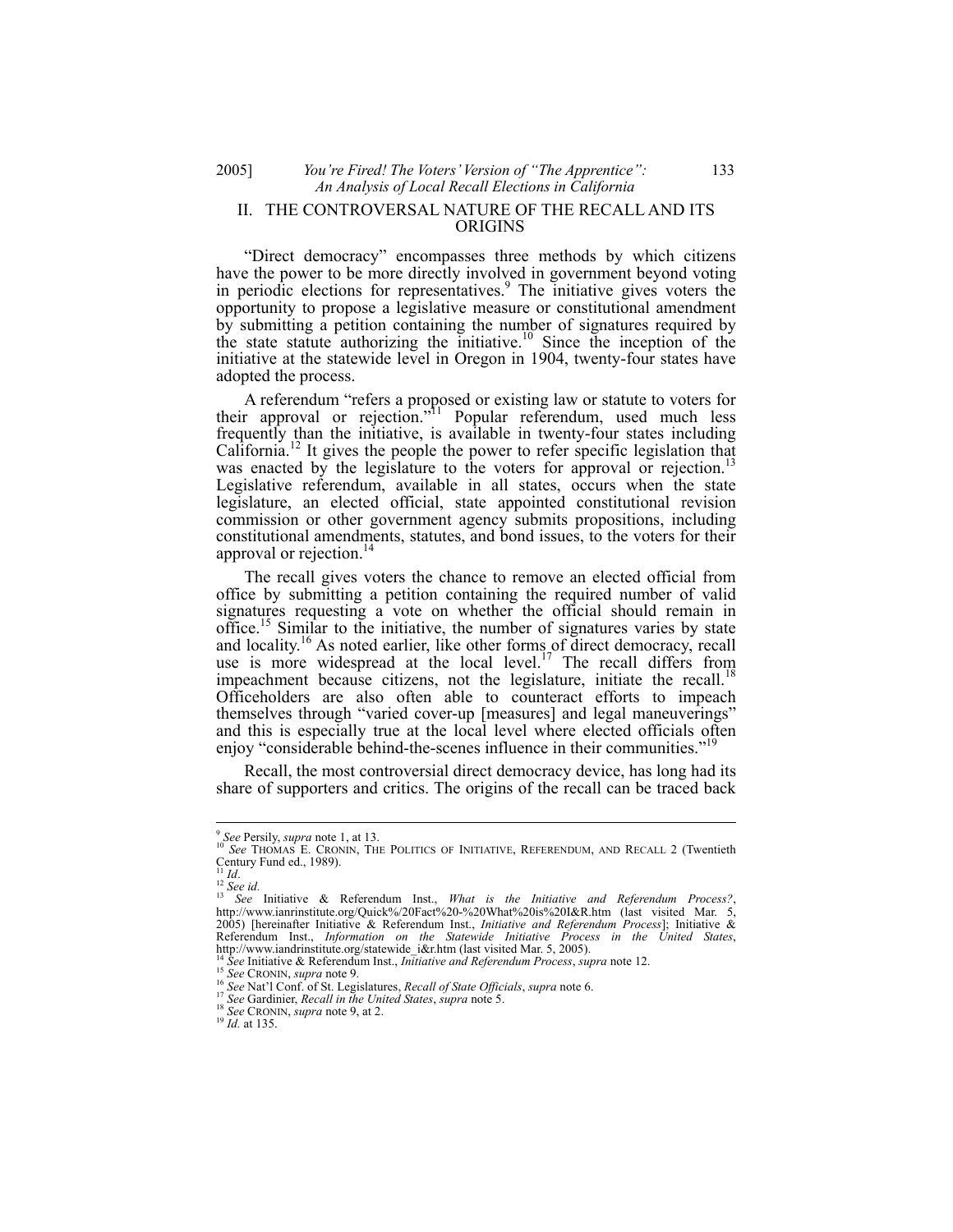to Athenian democracy's use of the ostracism of a politician by citizen vote, which "caused an official to be banished from the city-state for ten years."<sup>20</sup> Internationally, Swiss law provides for the recall by permitting a specified number of citizens to require a vote on the discharge of a councilman, although this device is rarely used.<sup>21</sup> The recall device "first appeared in the [United States] in the laws of the General Court of the Massachusetts Bay Colony in  $1631.^{22}$  The Articles of Confederation also contained a provision for the recall and replacement of delegates, but because state legislatures appointed the delegates, this provision was used by the legislatures rather than the citizens.<sup>2</sup>

Although the idea of a recall received some attention at the ratifying conventions, its controversial nature prevented its inclusion in the Constitution.<sup>24</sup> The New York convention offered a constitutional amendment "allowing state legislatures to recall either or both of their senators."<sup>25</sup> Patrick Henry spoke in support of the recall in Virginia arguing that the proposed constitution lacked a mechanism to ensure that senators would follow the instructions of their states.<sup>26</sup> Opponents of the recall claimed that the device would force senators to be controlled by the "emotionalism of the people."<sup>27</sup> Alexander Hamilton and other Federalists also noted that "far from being the servant delegates of a particular state, members of the newly proposed national senate should be in some measure a check upon the state governments."<sup>28</sup> In the end, the notion of including a recall provision in the Constitution failed to garner sufficient support.<sup>29</sup> The framers and ratifiers were attempting to cure the defects in the Articles of Confederation and their state constitutions and for many of them these defects included an "excess of democracy."30 Thus, they viewed the inclusion of the recall as a step in the wrong direction.

Direct democracy, including the recall, did not resurface again in American politics until the rise of the Progressive movement in the West.<sup>31</sup> The movement developed in the West because, unlike the in the South and Northeast, western states were still in the process of creating new constitutions during the 1890s, the heyday of the Progressive movement.<sup>32</sup> Progressives viewed the initiative and referendum as a way to take back some of the legislature's control over policy-making authority and thought

 $^{20}$  *Id.* at 128.

<sup>&</sup>lt;sup>21</sup> *Id. at 129.*<br><sup>21</sup> *See id.* at 129.<br><sup>22</sup> Spivak, *supra* note 7, at 22. 23 *See CRONIN, supra* note 9, at 129; Houghton Mifflin, *The Reader's Companion to American History: Articles of Confederation*,

http://college.hmco.com/history/readerscomp/rcah/html/rc\_05400.articlesofco.htm (last visited Mar. 14,  $\frac{2005}{24}$ . <sup>24</sup> *See* CRONIN, *supra* note 9, at 129.<br>
<sup>25</sup> *Id.*<br>
<sup>25</sup> *Id.*<br>
<sup>27</sup> *Id.*<br>
<sup>29</sup> *See id.*<br>
<sup>30</sup> *See id.*<br>
<sup>31</sup> *See Persily, <i>supra* note 1, at 15.<br>
<sup>32</sup> *See id.* at 18.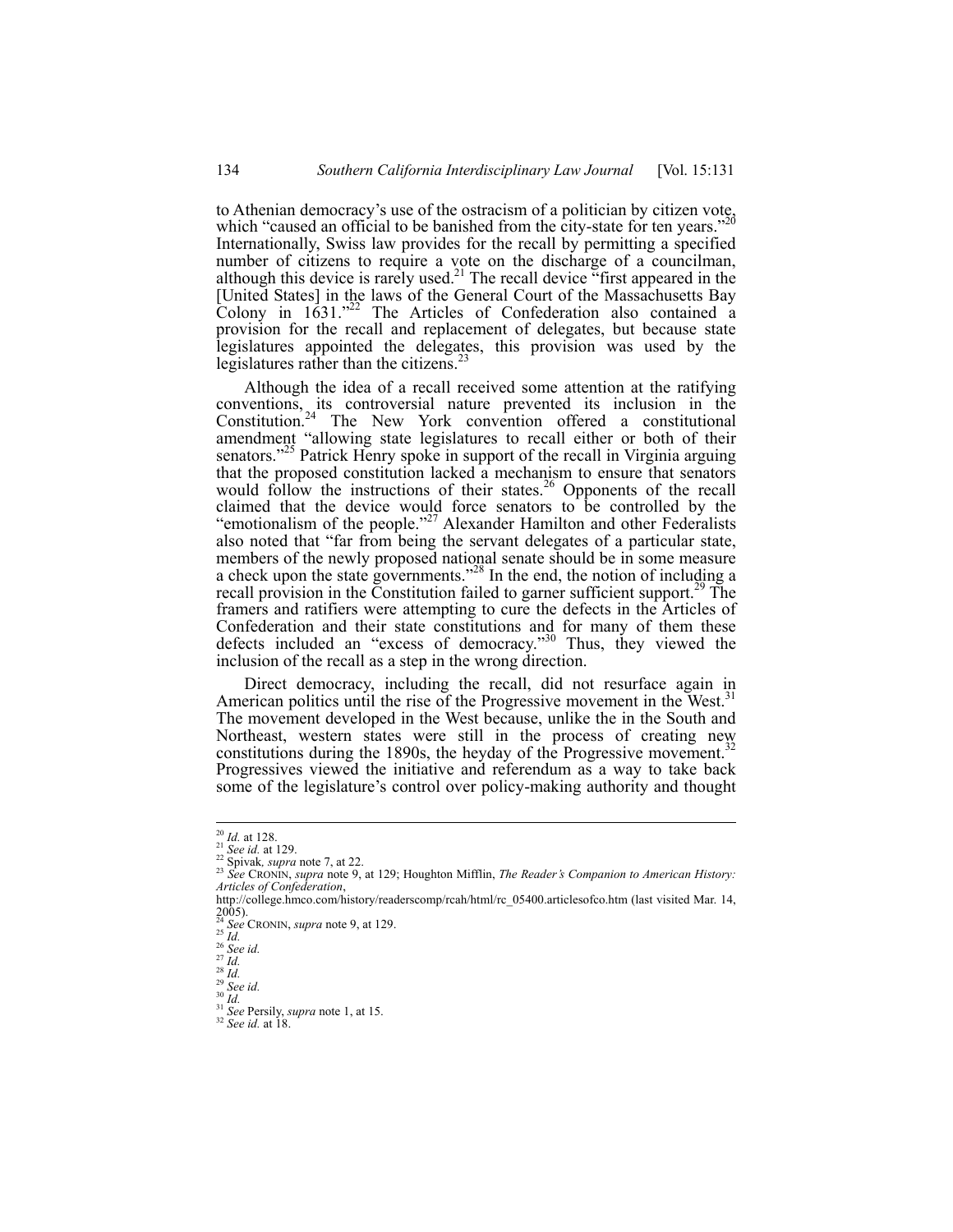## 2005] *You're Fired! The Voters' Version of "The Apprentice":* 135 *An Analysis of Local Recall Elections in California*

that the recall would provide them with a powerful tool to threaten state or local officials who were being controlled by wealthy interest groups.<sup>33</sup> Unlike its western counterparts, the Progressive movement in the Northeast and South did not revolve around a Populist foundation and was instead based on elitism.<sup>34</sup> Other obstacles to implementing direct democracy in the Northeast and South included a high immigrant population in the Northeast and a weak labor movement and widespread illiteracy in the South.<sup>35</sup> The white residents in the Northeast questioned the ability of the large immigrant population to read and understand ballot measures and the South felt less pressure to enact direct democracy from the American Federation of Labor's (AFL's) labor activists.<sup>36</sup> Moreover, widespread illiteracy in the South left many citizens unable to participate in direct democracy and thus it was of little use to them.<sup>3</sup>

Initially states and localities that approved direct democracy limited it to the initiative and referendum.<sup>38</sup> In  $1898$ , when South Dakota became the first state to adopt direct democracy provisions, it did not include the recall.<sup>39</sup> In California, the adoption of direct democracy provisions began at the municipal level when the state legislature passed a constitutional amendment in 1902 allowing certain cities to amend their charters by initiative.<sup>40</sup> Los Angeles and San Francisco led the way and by the end of 1910, twenty cities had adopted direct legislation provisions.<sup>41</sup> Soon citizens throughout California began employing the initiative, referendum, and recall to combat local political machines.

Nationally, when Theodore Roosevelt, a loyal Progressive, became President, the direct democracy movement began to take off.<sup>43</sup> Between 1898 and 1918, twenty-four states, mainly in the West, and many cities adopted the initiative or popular referendum.<sup>44</sup> After 1918, it took forty years before another state adopted the initiative as fear of the German military movement led Americans to focus on patriotism and embrace the status quo.<sup>45</sup> In 1959, Alaska was admitted into the United States with the initiative and popular referendum in its constitution, and other non-western

 $33$  See id. at 27.

<sup>&</sup>lt;sup>34</sup> See DAVID D. SCHMIDT, CITIZEN LAWMAKERS: THE BALLOT INITIATIVE REVOLUTION 10, 12 (1989).<br><sup>35</sup> See id. at 12-14.<br><sup>36</sup> See id. at 12-13.<br><sup>36</sup> See Spivak, *supra* note 7, at 23.<br><sup>38</sup> See Spivak, *supra* note 7, at 23.<br><sup></sup> (G.M. McBride et al. eds., 1939).<br><sup>41</sup> The cities that adopted the initiative and referendum were: Alameda, Berkeley, Eureka, Long Beach,

Los Angeles, Modesto, Monterey, Palo Alto, Petaluma, Richmond, Riverside, Sacramento, Salinas (referendum only), San Bernardino, San Diego, San Francisco, San Louis Obispo, Santa Barbara, Santa Cruz, and Santa Monica. See id. at 428 n.14.<br><sup>42</sup> See Persily, supra note 1, at 30.<br><sup>43</sup> See Persily, supra note 1, at 30.<br><sup>43</sup> See Spivak, supra note 7, at 23.<br><sup>44</sup> See Initiative & Referendum Inst., *A Brief History of t* 

*United States*,

http://www.iandrinstitute.org/New%20IRI%20Website%20Info/Drop%20Down%20Boxes/Quick%20F acts/History%20of%20I&R.pdf (last visited Mar. 6, 2005). <sup>45</sup> *See id.*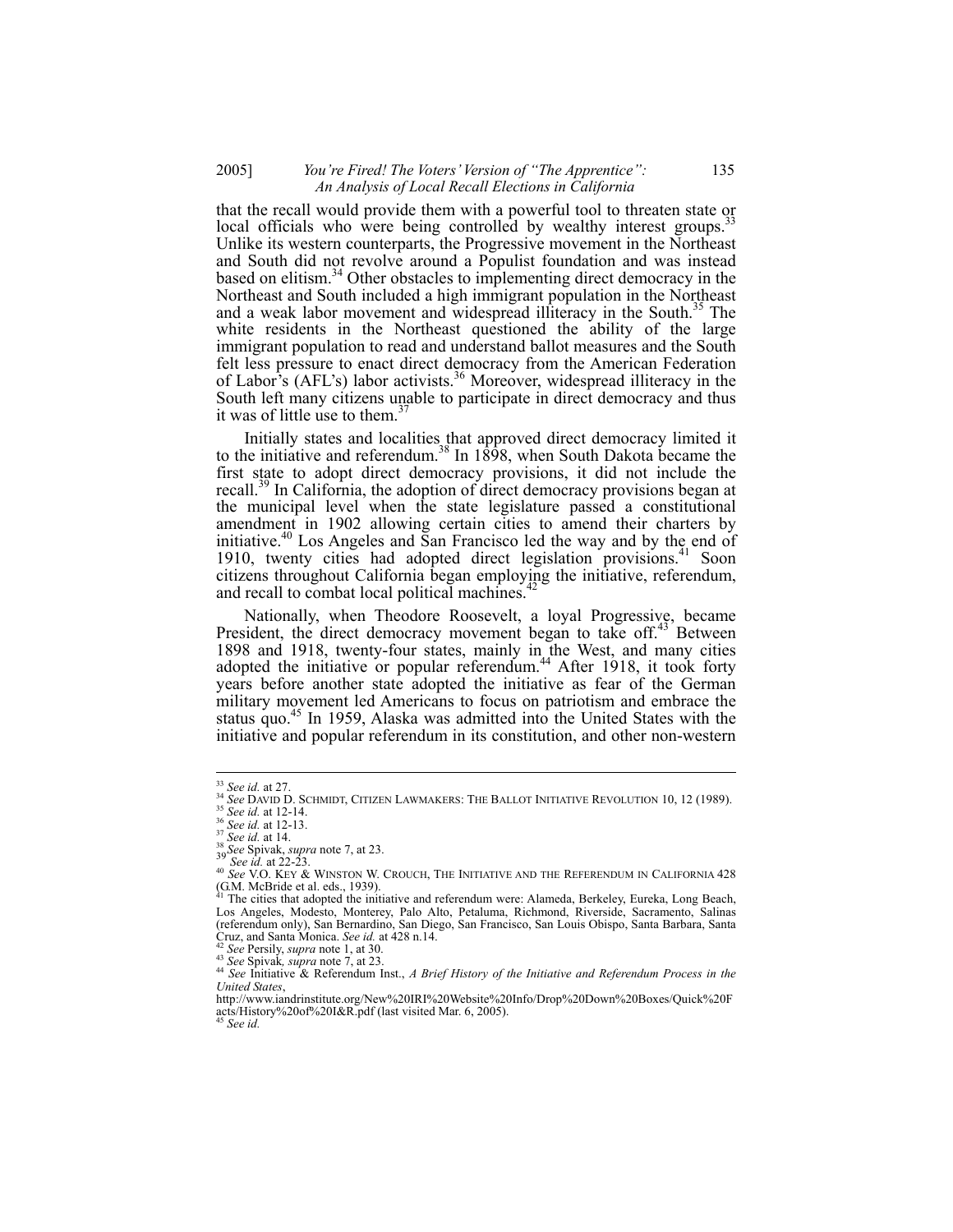states, including Florida, Mississippi, and Illinois, also adopted direct democracy in the modern era; however, it is not widely used in all of these states.<sup>46</sup>

Although the notion of the recall returned to the United States in 1892 and 1896 as part of the platforms of the Socialist-Labor and Populist Parties, more mainstream proponents of direct democracy did not support it, claiming it was too personal and could be used for revenge.<sup>47</sup> Recall supporters countered that impeachment provisions were inadequate because they required a crime to have been committed, and urged the adoption of the recall to counter rampant corruption and secrecy of government proceedings.<sup>48</sup> They argued that if officials could be elected for non-job related reasons, it should also be possible to remove them for a number of reasons.<sup>49</sup> At a national conference on direct legislation organized by the Populist Party in 1896, delegates affirmed their commitment to direct legislation at the municipal, state, and national levels of government, but after a prolonged debate they withdrew a motion to include the recall, which they termed the "imperative mandate" as part of direct legislation.<sup>5</sup>

When a Los Angeles physician brought the recall into broader public view, only a few small communities in the West had implemented it. $51$ During an 1898 attempt to revise the Los Angeles charter, the Board of Freeholders accepted the initiative and referendum, but left out the recall.<sup>52</sup> San Francisco voters approved a new city charter in 1898 that also only included provisions for the initiative and referendum.<sup>53</sup> In 1900, Dr. John Randolph Haynes formed the Direct Legislation League of Los Angeles and served on the committee to revise the city's charter.<sup>54</sup> Dr. Haynes had seen the recall in Switzerland and "he believed democracy to be most successful when the people have the greatest participation.<sup>555</sup> He argued that the recall would allow citizens to remove public officials who proved to be "incompetent, unfaithful, or corrupt."<sup>56</sup> In 1903, when Los Angeles approved its new charter, which included the recall, it became the first major locality to do so. From there, the recall spread to other California cities and states, including San Francisco in  $1907^{57}$  and Oregon in 1908.<sup>58</sup>

The first use of the recall occurred in Los Angeles in 1904 and similar to California's 2003 gubernatorial recall, it received national attention

 $46$  These states adopted the initiative process via a constitutional amendment. See id.

<sup>&</sup>lt;sup>47</sup> See Spivak, *supra* note 7, at 22.<br><sup>48</sup> See CRONIN, *supra* note 9, at 130.<br><sup>49</sup> See CRONIN, *supra* note 9, at 130.<br><sup>50</sup> STEVEN L. PIOTT, GIVING VOTERS A VOICE: THE ORIGINS OF THE INITIATIVE AND REFERENDUM IN<br>AMERICA

<sup>&</sup>lt;sup>51</sup> See CRONIN, *supra* note 9, at 130.<br><sup>52</sup> See Spivak, *supra* note 7, at 23.<br><sup>52</sup> See PloTT, *supra* note 49.<br><sup>54</sup> See Spivak, *supra* note 7, at 23.<br><sup>54</sup> See Spivak, *supra* note 7, at 23.<br><sup>55</sup> LAURA TALLIAN, DIRECT

AND RECALL PROCESS 24 (1977). 56 CRONIN, *supra* note 9, at 131. 57 *See* PIOTT, *supra* note 49, at 160. <sup>58</sup> *See* Spivak, *supra* note 7, at 23.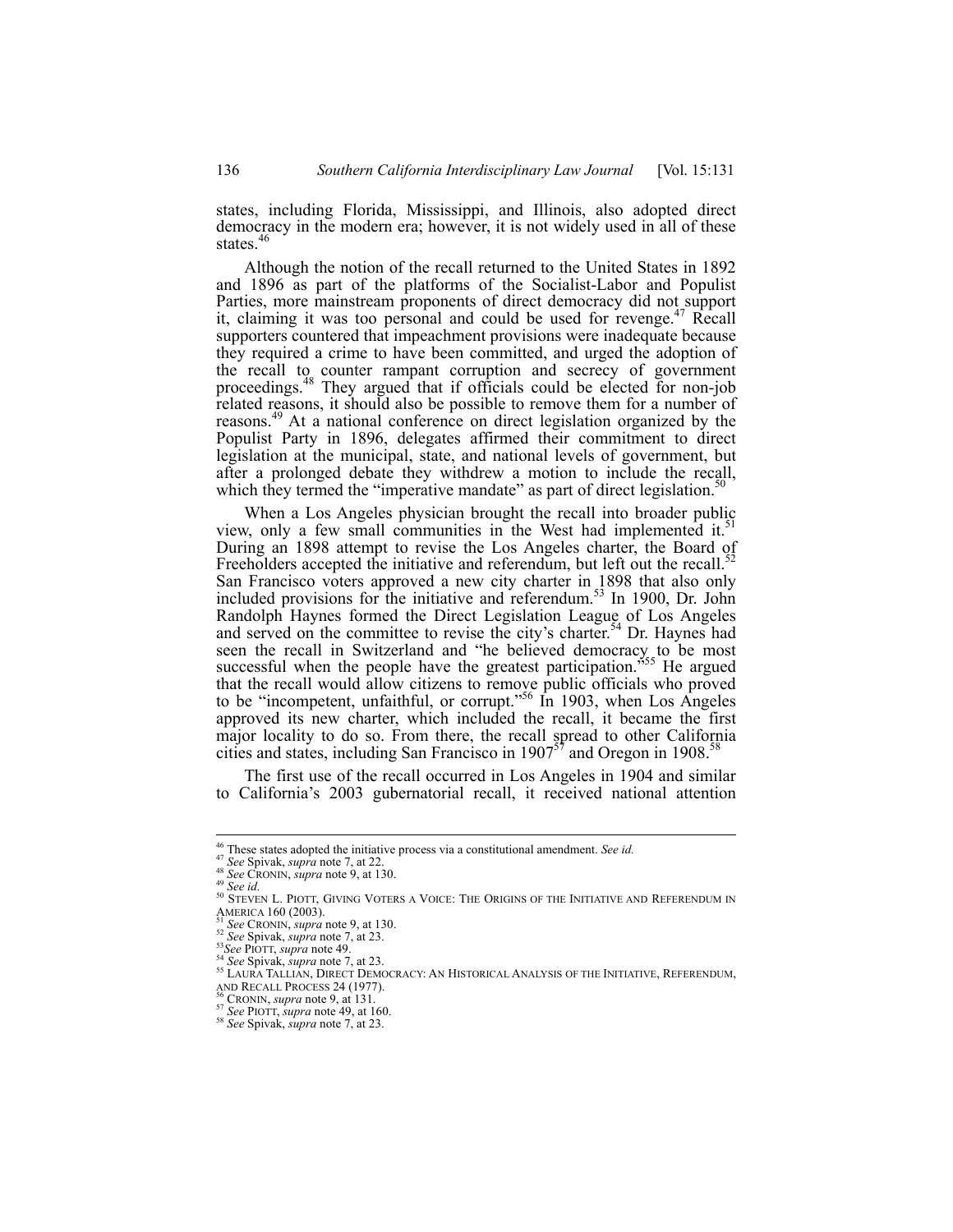## 2005] *You're Fired! The Voters' Version of "The Apprentice":* 137 *An Analysis of Local Recall Elections in California*

when Councilman James P. Davenport was successfully recalled.<sup>59</sup> Davenport was singled out because of his involvement in a city council scandal involving the awarding of the city printing contract to the *Los Angeles Times*, a paper known at the time for its antagonistic position toward organized labor.<sup>60</sup> Davenport's working-class constituents charged that he was irresponsible and too close to the *Times* and its ownership.<sup>61</sup> More than forty-five recall elections have occurred in Los Angeles,  $62$ including four against mayors. $63$  Two of them resigned before they could be recalled, one was successfully removed from office, and one defeated the recall attempt.<sup>64</sup> One of the most notable local recall attempts in California was undertaken against San Francisco Mayor Diane Feinstein in 1983. Feinstein successfully defended herself against the recall by charging that it was a waste of money and should not be used to settle policy disagreements.<sup>65</sup>

In 1911, the California Legislature approved the statewide recall and referred it to the voters who approved it with greater support than the initiative and referendum, which were also on the ballot.<sup>66</sup> Prior to California's 2003 statewide recall, only seven had ever qualified for the ballot.<sup>67</sup> The first use of the recall at the state level in California occurred in 1912 when Senator Marshall Black from Santa Clara was recalled after being indicted for embezzling funds from the Palo Alto Mutual Building and Loan Association.<sup>68</sup> Two additional recall attempts were waged in the years immediately following Senator Black's ousting.<sup>69</sup> In 1913, State Senator James Owens successfully fended off a recall attempt and in 1914, Senator Edwin Grant was narrowly recalled.<sup>70</sup> After these initial three recalls, it was not until 1994 that another state recall election was held and the senator involved in that attempt, David Roberti, survived the recall;<sup>71</sup> in 1995, two assembly members were recalled.<sup>72</sup> Arizona, Colorado, Nevada, and Washington adopted the recall in 1912 and other non-western states, including Louisiana, Wisconsin, and Georgia followed suit.<sup>73</sup> However, statewide use of the recall throughout the country continues to lag far behind the frequent use of the device at the local level. From time to time proponents float the idea of a national recall for federal officeholders. Little action is ever taken although a 1987 Gallup poll found significant support

<sup>&</sup>lt;sup>59</sup> See PIOTT, supra note 49, at 161.

<sup>&</sup>lt;sup>on Dee</sup> 1 1011, supra note 9, at 143.<br>
<sup>61</sup> See id.<br>
<sup>62</sup> See CRONIN, supra note 9, at 143.<br>
<sup>62</sup> See CRONIN, supra note 7, at 28; L.A. Almanac, *Los Angeles City Mayor* - *Past to Present*, *at*<br>
<sup>63</sup> See Spivak, *supra* http://www.losangelesalmanac.com/topics/Government/g11.htm (last visited Oct. 11, 2005).<br>
<sup>64</sup> See L.A. Almanac, *supra* note 62.<br>
65 See Spivak, *supra* note 7, at 28.<br>
65 See CRONIN, *supra* note 9, at 132.<br>
67 *Id.*<br>
6

<sup>71</sup> *See id.* at 30. 72 *See id.* at 28-32. 73 *See* CRONIN, *supra* note 9, at 126-27.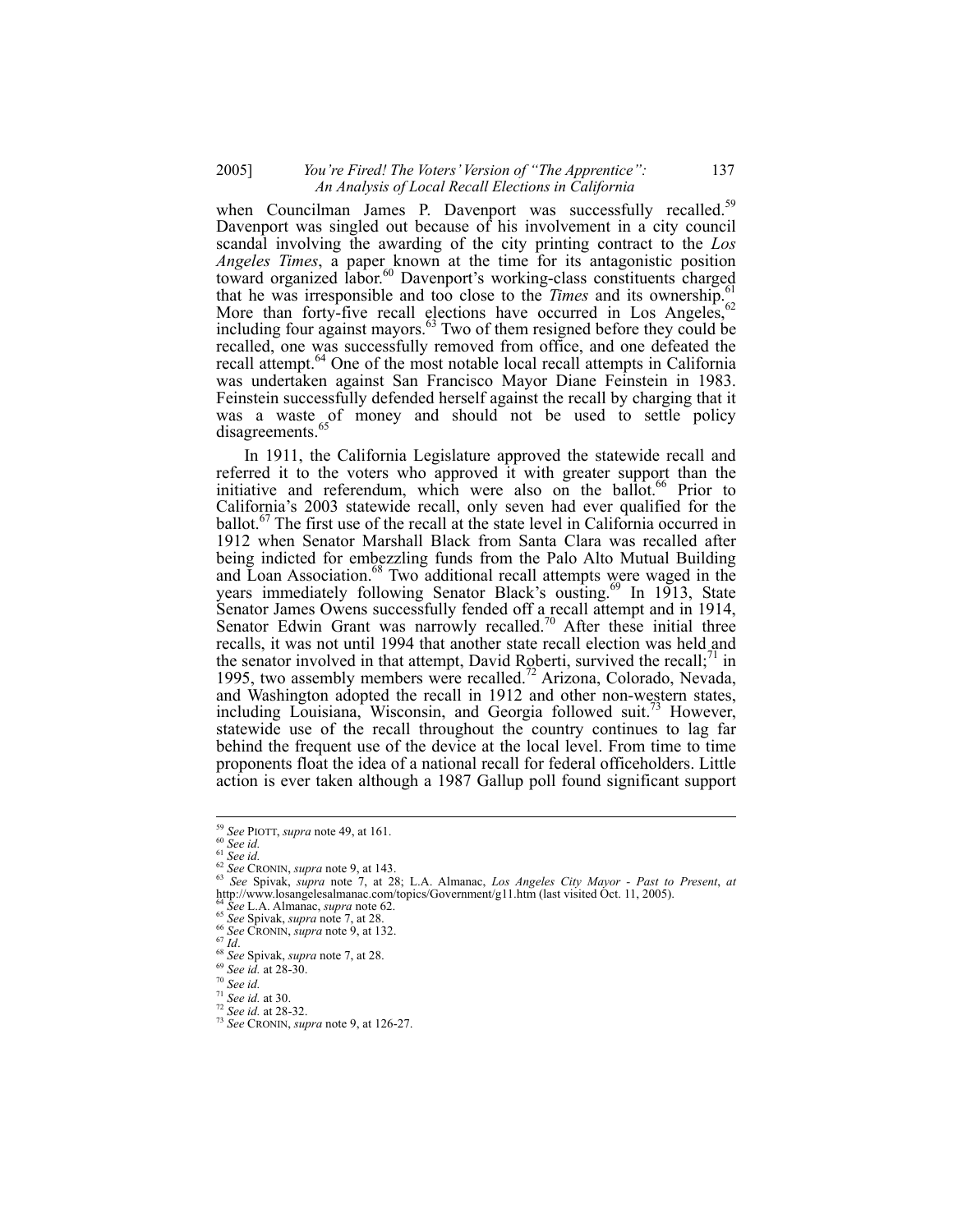for amending the Constitution and permitting the recall of members of Congress and the President.<sup>7</sup>

## III. RECALL STATUTES

### A. GENERALLY

Eighteen states currently allow for the recall of state officials and at least thirty-six states and the District of Columbia permit the recall of various local officials.<sup>75</sup> Of these states, twenty-nine allow for its use at the local level throughout the state and include procedures for local recalls in their statutes.<sup>76</sup> In the remaining seven states, certain towns have adopted local recall provisions on their own as part of their charters.<sup>77</sup> According to the National Civic League and the 2001 International City/County Management Association survey, 60.9% of cities in the United States have recall provisions, 57.8% have the initiative, and 46.7% have the referendum.<sup>78</sup> Additionally, only three states do not have any provisions for some form of direct democracy in their local governments.<sup>79</sup> Similar to the initiative and referendum, recall provisions are more likely to be found in larger, central cities in the West.<sup>80</sup> As many as  $4,000$  to  $5,000$  recall elections have been held and several thousand more petitions have been filed.<sup>81</sup> Additionally, approximately three-fourths of all recall elections occur at the city council or school board level.<sup>8</sup>

Although specific recall statutes vary from state to state, they generally follow the same three-step process. $83$  As with the initiative, voters must first circulate a petition, which is then reviewed by election officials within a certain period of time to determine whether it contains the required number of valid signatures.84 If the petition and signatures are sufficient, a recall

<sup>74</sup> *See id.* at 132. Sixty-seven percent favor recall of Congress and 55% favor recall of the President. *See id.* <sup>75</sup> *See* Nat'l Conf. of St. Legislatures, *Recall of State Officials*, *supra* note 6; CRONIN, *supra* note 9, at

<sup>125.</sup> These states include: Alaska, Arizona, California, Colorado, Georgia, Idaho, Kansas, Louisiana, Michigan, Minnesota, Montana, Nevada, New Jersey, North Dakota, Oregon, Rhode Island, Washington, and Wisconsin. Virginia is not listed as a recall state because its process allows a recall trial rather than an election. *See* Nat'l Conf. of St. Legislatures, *Recall of State Officials*, *supra* note 6. 76 *See* Nat'l Conf. of St. Legislatures, *Recall of Local Officials,* 

http://www.ncsl.org/programs/legman/elect/localrecall.htm (last visited Feb. 13, 2005) [hereinafter Nat'l Conf. of St. Legislatures, *Recall of Local Officials*]. These states include: Alabama, Alaska, Arizona, Arkansas, California, Colorado, Florida, Georgia, Idaho, Kansas, Louisiana, Michigan, Minnesota, Missouri, Montana, Nebraska, Nevada, New Hampshire, New Jersey, New Mexico, North Dakota, Ohio, Oregon, South Dakota, Tennessee, Washington, West Virginia, Wisconsin, and Wyoming. *See id.*

<sup>77</sup> *See id.* 78 Gardinier, *Recall in the United States*, *supra* note 5. This survey was sent to city clerks in American cities with 2,500 people or more and the total number of jurisdictions has ranged from 4,200 to 5,000 in recent surveys.

<sup>&</sup>lt;sup>79</sup> See Initiative & Referendum Inst., *Initiative Process at the Local Level*, *supra* note 2.<br><sup>80</sup> See *id.*<br><sup>81</sup> Gardinier, *Recall in the United States, supra* note 5.<br><sup>82</sup> Nat'l Conf. of St. Legislatures, *Recall of* 

<sup>&</sup>lt;sup>83</sup> *See Elizabeth Mack, Comment, The Use and Abuse of Recall: A Proposal for Legislative Recall 8-8 Cepter, 67 NEB. L. REV. 617, 625 (1988).<br><i>Reform*, 67 NEB. L. REV. 617, 625 (1988).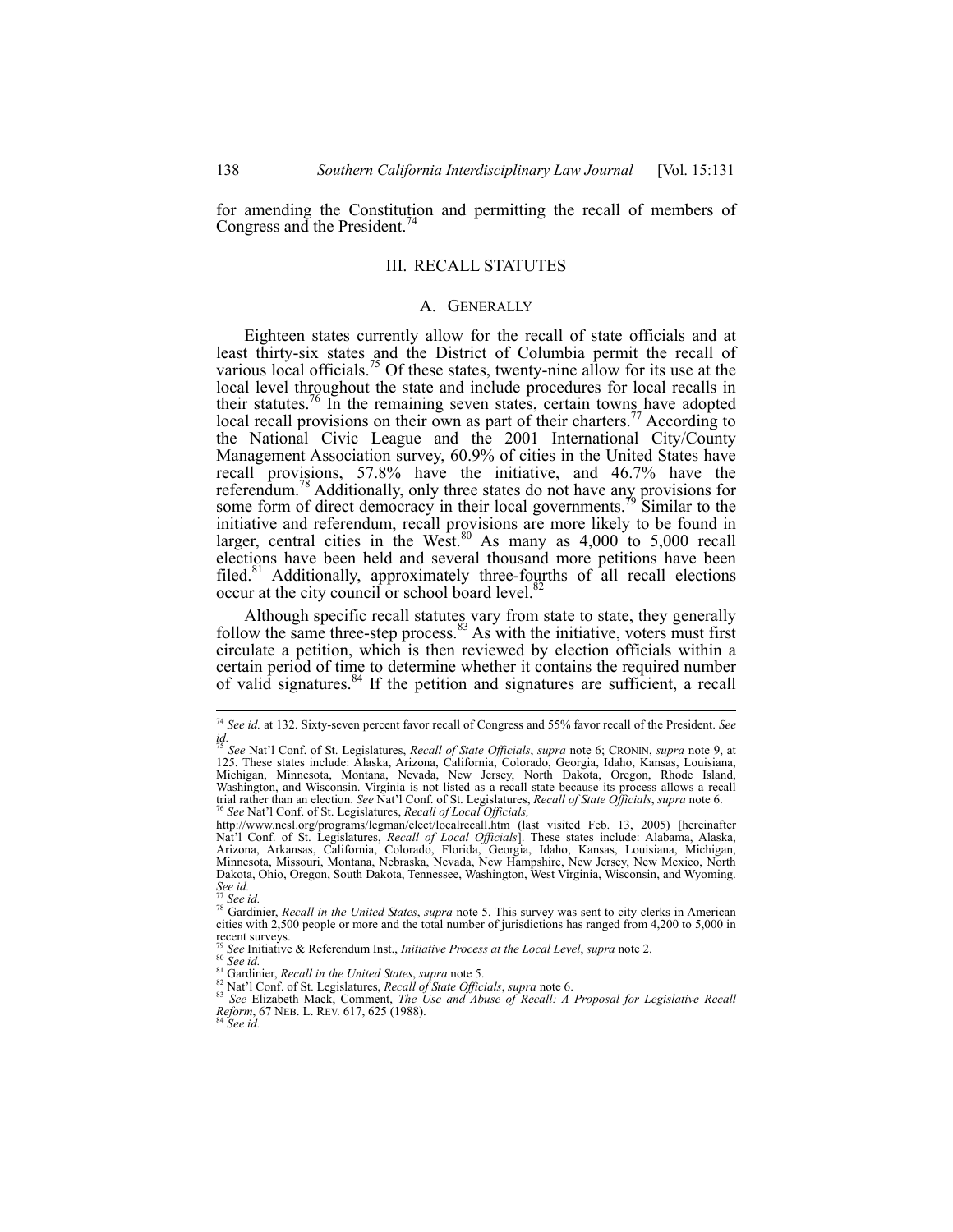## 2005] *You're Fired! The Voters' Version of "The Apprentice":* 139 *An Analysis of Local Recall Elections in California*

election is held.<sup>85</sup> Similar to state recalls, $86$  signature requirements for local recalls are based on a formula: generally a percentage of the vote in the last election for the office in question.<sup>87</sup> However, some states base it on the number of eligible voters, $88$  or on all votes cast in the previous election.<sup>89</sup> Many statutes also provide that public officials are not subject to a recall within a certain time period before the expiration of their term.<sup>90</sup> Some recall statutes, including California's, allow a recall for any reason and simply require a general statement articulating the reasons for the recall,<sup>9</sup> while other statutes allow for a general statement, but do not require it.<sup>92</sup> At least ten states provide for the use of the recall only in certain instances of misconduct.  $93 \text{ In }$  these states it is up to the courts to determine if the grounds for a recall are sufficient and the recall resembles impeachment, but instead of being carried out through the legislature, the decision is put to a vote of the people.  $94$ 

The method for choosing a successor also varies among states. Similar to recalls of state officers, at local recall elections in California voters decide whether or not to recall the officer, and if there is a candidate, also choose a successor if the recall is successful.<sup>95</sup> The ballot contains two parts.<sup>96</sup> The first asks whether the incumbent should be recalled and the second contains a list of candidates to fill the office if the incumbent is recalled.<sup>97</sup> Voters who vote no on the first part may still select a successor in the second part and incumbent targets of recalls are not permitted to run to succeed themselves.<sup>98</sup> The successor is the candidate who receives the highest number of votes cast, which need not be a majority, and serves the remainder of the recalled officer's term.<sup>99</sup> Some states allow the name of the incumbent target of the recall to appear on the ballot for reelection.<sup>100</sup> In

 $^{85}$  See id.

<sup>85</sup> *See id.* <sup>86</sup> *See* Gardinier, *Recall in the United States*, *supra* note 5. The signature requirements for statewide recalls range from a high of 40% in Kansas to a low of 12% in California.

Arizona's local recall statute sets the signature requirement equal to 25% of the votes cast for that office in the last regular election. *See* Nat'l Conf. of St. Legislatures, *Recall of Local Officials*, *supra* note  $72$ .

Montana's signature requirement for county officials is 15% of the persons registered to vote at the last county general election; for municipal or school district officials the requirement in 20% of the persons registered to vote at the last election. See id.

<sup>&</sup>lt;sup>89</sup> North Dakota requires the signatures of 25% of those who voted in the last election. *See id.*<br><sup>90</sup> See Mack, *supra* note 79.<br><sup>91</sup> See CAL. ELEC. CODE § 11020 (West 2005).<br><sup>92</sup> See N.J. STAT. ANN. § 19:27A-6 (West 2 Alaska, Florida, Georgia, Kansas, Minnesota, Missouri, Montana, New Mexico, South Dakota, and Washington. The specific grounds vary among the states. In Montana, the grounds for a recall are: physical or mental lack of fitness, incompetence; violation of oath of office; official misconduct; or conviction of a felony offense. *See* MONT. CODE ANN. § 2-16-603 (West 2005). Washington's statute simply requires malfeasance or misfeasance while in office or violation of oath of office. *See* WASH.<br>REV. CODE ANN. (West 2005).<br><sup>94</sup> See Mack suppra psis 70, at (20

<sup>&</sup>lt;sup>94</sup> See Mack, supra note 79, at 628.<br><sup>95</sup> See CAL. ELEC. CODE § 11320 (West 2005).<br><sup>97</sup> See Nat'l Conf. of St. Legislatures, *Recall of State Officials*, *supra* note 6, at tbl.2.<br><sup>97</sup> See id.<br><sup>99</sup> See id.<br><sup>99</sup> See CAL.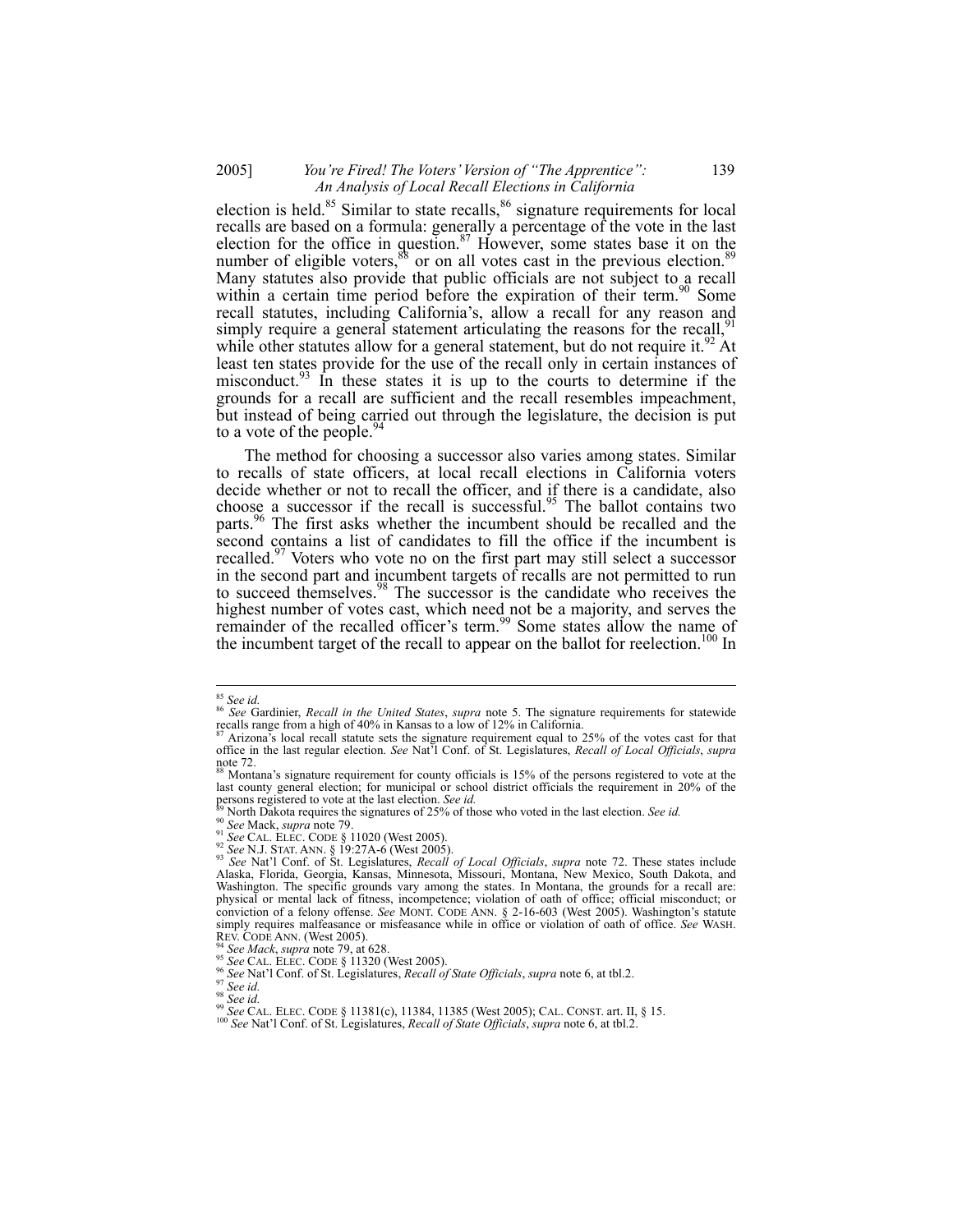other states, a successor is appointed after the recall election is held.<sup>101</sup> Finally, some states hold a separate election to choose a successor after the initial recall election. $102$ 

#### B. CALIFORNIA

Proposition 9, approved by California voters in 1974, clarified and amended the state's recall procedures.<sup>103</sup> Before its passage, the recall procedures set forth in California's constitution allowed voters to remove state elected officials from office and provided for the recall of city and county elected officials through procedures enacted by the legislature.<sup>104</sup> The proposition enacted a 160-day time limit in which to gather petition signatures, eliminated "grace" periods so that a recall could be started immediately following an official's election, and made all local officials subject to recall rather than just officers of cities and counties.<sup>105</sup> However, these changes did not affect counties and cities whose charters provided for a recall.<sup>106</sup> Charter cities are permitted to enact their own provisions for recalls and the Elections Code "does not supersede the provisions of a city or county charter, or of ordinances adopted pursuant to a city charter or county charter, relating to recall."<sup>10</sup>

The California Elections Code defines local officer as "an elective officer of a city, county, school district, community college district, or special district, or a judge of a superior or municipal court.<sup>5108</sup> It lays out the required number of signatures as follows:

If an officer of a city, county, school district, county board of education, or resident voting district is sought to be recalled, the number of signatures must be equal in number to not less than the following percent of registered voters in the electoral jurisdiction.: (1) thirty percent if the registration is less than 1,000; (2) twenty-five percent if the registration is less than 10,000 but at least 1,000; (3) twenty percent if the registration is less than 50,000 but at least 10,000; (4) fifteen percent if the registration

 $101$  See id.

<sup>101</sup> *See id.* <sup>102</sup> *See id.* <sup>103</sup> *See* BERNARD L. HYINK & DAVID H. PROVOST, POLITICS AND GOVERNMENT IN CALIFORNIA 91 (Pamela Gordon ed., 1998).

<sup>&</sup>lt;sup>104</sup> *See Official California Voters Pamphlet*, Nov. 5, 1974, *available at* http://holmes.uchastings.edu/ballot\_pdf/1974g.pdf (last visited Feb. 12, 2005).

<sup>&</sup>lt;sup>105</sup>See id.<br><sup>106</sup>See CAL. CONST. art. II, § 19.<br><sup>106</sup> See CAL. CONST. art. II, § 19.<br><sup>107</sup> CAL. ELEC. CODE § 11000 (West 2005). Most charter cities have simply adopted the provisions of the California Elections Code to govern their elections. *See* TRACY M. GORDON, THE LOCAL INITIATIVE IN CALIFORNIA 30 (2004) (noting that although charter cities are free to set their own procedures, many defer to the state elections code). Oroville, Adelanto, and Tehama are the only charter cities and counties that had recalls between 1995 and 2003 and of those cities, Oroville is the only one whose provisions differ from the elections code. *See* Institute for Social Research, *California Elections Data Archives*, *at* http://www.csus.edu/isr3.html (last updated Jul. 14, 2004) [hereinafter, *California Elections Data*]. Oroville requires the signatures of 25% of the electors voting in the last general municipal election, rather than 25% of the registered voters. *See* OROVILLE, CAL., CHARTER art. V, § 1(1933), *available at* http://www.cityoforoville.org/citycode/index.htm. *See also* 1997 Planners' Book of Lists, List of California's Charter Cities and Counties, at http://ceres.ca.gov/planning/bol/1997/charter.html (last visited Mar. 2, 2005) [hereinafter Charter Cities and Counties].<br><sup>108</sup> CAL. ELEC. CODE §§ 11001, 11004 (West 200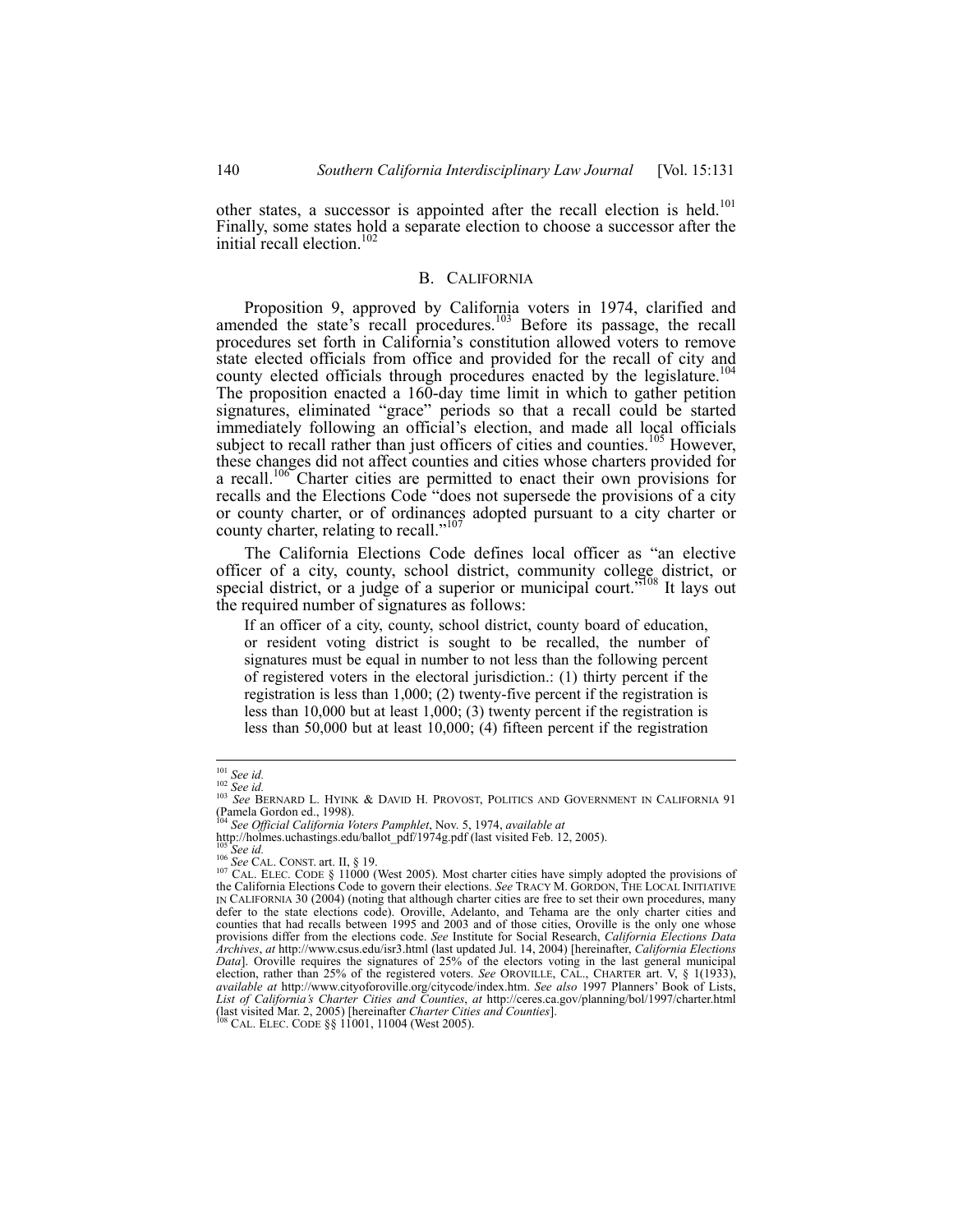## 2005] *You're Fired! The Voters' Version of "The Apprentice":* 141 *An Analysis of Local Recall Elections in California*

is less than 100,000 but at least 50,000; and (5) ten percent if the registration is  $100,000$  or above.<sup>109</sup>

The Code further requires that the petition contain "a statement, not exceeding 200 words in length, of the reasons for the proposed recall."<sup>110</sup> Additionally, although the state constitution allows recall proceedings to begin immediately against a statewide elected official, the legislature has set limits on local recalls that prohibit recalls against local officials who have not held office during their current term for more than ninety days; a recall election has been determined in their favor in the last six months; or their term of office ends in six months or less.<sup>111</sup> As discussed above, at local recall elections in California voters decide whether or not to recall the officer and also choose a successor if the recall is successful.<sup>112</sup>

#### IV. DATA AND ANALYSIS

#### A. ELECTION DATA SOURCES AND RESULTS

The local recall data studied in this Note are limited to California elections that occurred between 1995 and  $2003$ .<sup>113</sup> Despite their frequency, it is challenging to locate comprehensive and reliable data on local recall elections. While California's Elections Code contains a provision that requires city and county election officials to report to the Secretary of State every two years the number of local initiative petitions circulated, qualified, approved by the voters, and adopted by the legislative body, there is no such requirement governing local recall elections.<sup>114</sup> The local recall data analyzed here comes from the California Elections Data Archives (CEDA) housed at the Institute for Social Research (ISR) at the California State University at Sacramento. CEDA summarizes candidate and ballot measure results for city, county, community college, and school district elections in over 6,000 jurisdictions in California. ISR collects annual election results directly from the counties, cataloguing ballot measures by type and topic, reproducing the text and summarizing vote totals by county. Table 1contains a basic summary of local recall elections at the county, city, and school district level for every year between 1995 and 2003 as well as cumulative totals.

 $\frac{109}{110} \begin{array}{l} \text{11221.} \\ \text{110} \\ \text{111} \\ \text{1220.} \\ \text{1220.} \\ \text{1320.} \end{array}$ 

<sup>&</sup>lt;sup>112</sup> See §§ 11320, 11322.<br><sup>113</sup> Data for elections after 2003 was not available.<br><sup>114</sup> See TRACY M. GORDON, THE LOCAL INITIATIVE IN CALIFORNIA 57 (2004); CAL. ELEC. CODE §§ 9213, 9112 (West 2005).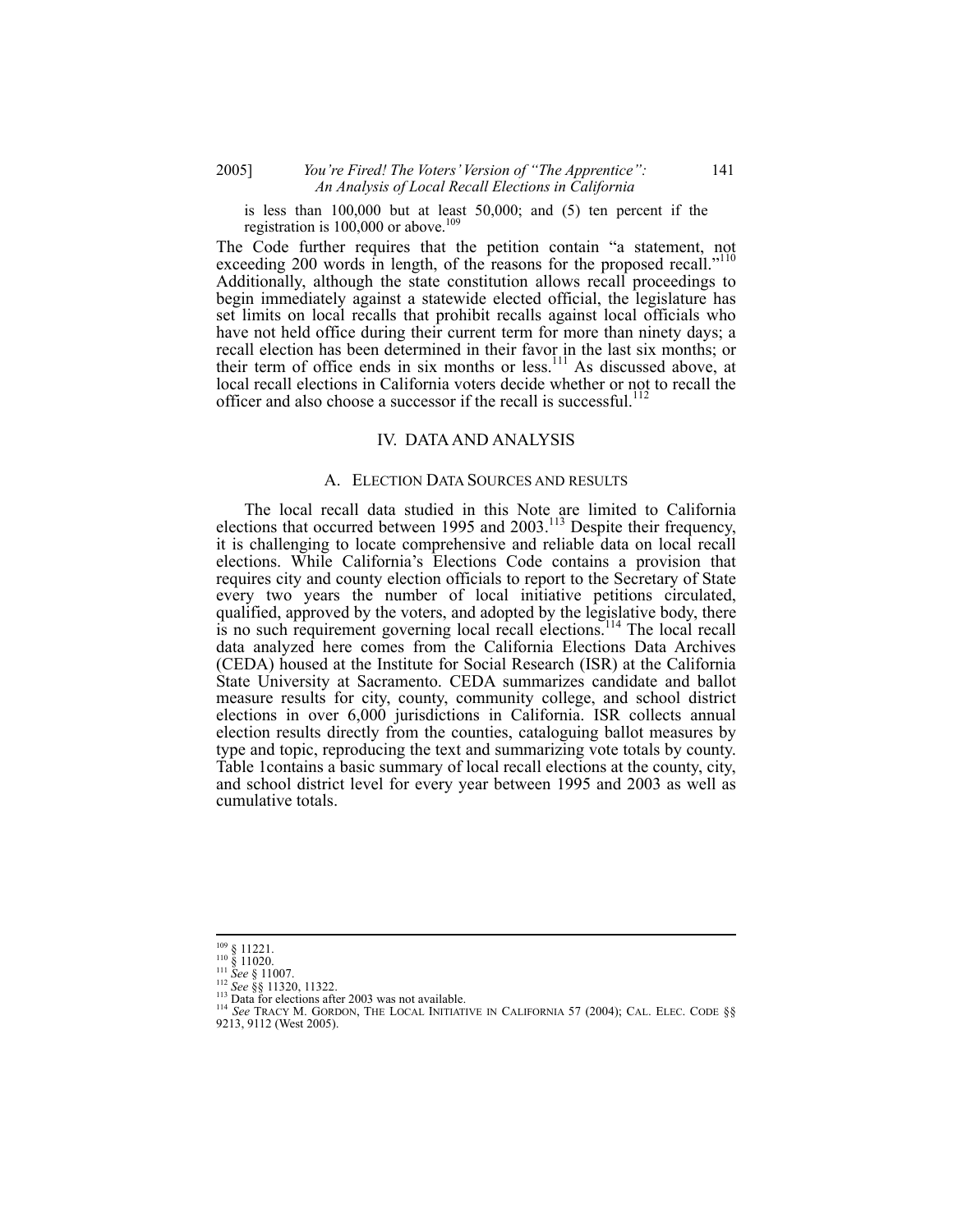| Year        | Entity             | <b>Recalls</b>          | <b>Recalls</b>          | <b>Total</b>            | Passage        |
|-------------|--------------------|-------------------------|-------------------------|-------------------------|----------------|
|             |                    | <b>Passed</b>           | <b>Failed</b>           | <b>Recalls</b>          | Rate $(\% )$   |
| 1995        | County             | $\mathbf{0}$            | $\mathbf{0}$            | $\boldsymbol{0}$        | $\rm N/A$      |
|             | City               | $\theta$                | $\theta$                | $\theta$                | $\rm N/A$      |
|             | School             | 7                       | 1                       | $8\,$                   | 87.5           |
|             | district           |                         |                         |                         |                |
| 1995 Totals |                    | $\overline{7}$          | 1                       | 8                       | 87.5           |
| 1996        | County             | $\overline{4}$          | $\mathbf{1}$            | $\sqrt{5}$              | 80.0           |
|             | City               | 20                      | 5                       | 25                      | 80.0           |
|             | School<br>district | $\boldsymbol{0}$        | $\overline{\mathbf{3}}$ | $\overline{\mathbf{3}}$ | $\overline{0}$ |
| 1996 Totals |                    | 24                      | 9                       | 33                      | 72.7           |
| 1997        | County             | $\mathbf{1}$            | $\mathbf{1}$            | $\overline{c}$          | 50.0           |
|             | City               | $\overline{4}$          | 5                       | 9                       | 44.4           |
|             | School<br>district | $\,8\,$                 | $\,8\,$                 | 16                      | 50.0           |
| 1997 Totals |                    | 13                      | 14                      | 27                      | 48.1           |
| 1998        | County             | $\overline{0}$          | $\overline{0}$          | $\overline{0}$          | N/A            |
|             | City               | $\overline{3}$          | $\overline{4}$          | $\overline{7}$          | 42.9           |
|             | School<br>district | 11                      | $\mathbf{1}$            | 12                      | 91.7           |
| 1998 Totals |                    | 14                      | $\overline{\mathbf{5}}$ | 19                      | 73.6           |
| 1999        | County             | $\boldsymbol{0}$        | $\boldsymbol{0}$        | $\boldsymbol{0}$        | $\rm N/A$      |
|             | City               | 8                       | $\mathbf{0}$            | 8                       | 100            |
|             | School<br>district | $\overline{c}$          | $\overline{4}$          | 6                       | 33.3           |
| 1999 Totals |                    | 10                      | 4                       | 14                      | 71.4           |
| 2000        | County             | $\mathbf{0}$            | $\theta$                | $\mathbf{0}$            | N/A            |
|             | City               | 6                       | $\mathbf{0}$            | 6                       | 100            |
|             | School<br>district | 5                       | $\boldsymbol{0}$        | 5                       | 100            |
| 2000 Totals |                    | 11                      | $\pmb{0}$               | 11                      | 100            |
| 2001        | County             | $\overline{\mathbf{3}}$ | $\mathbf{1}$            | $\overline{4}$          | 75.0           |

**Table 1<sup>115</sup>**

 $\overline{a}$ <sup>115</sup> *See* Inst. for Soc. Res., *California Elections Data Archives*, *at* http://www.csus.edu/isr/isr3.html (last updated Jul. 14, 2004) [hereinafter *California Elections Data*].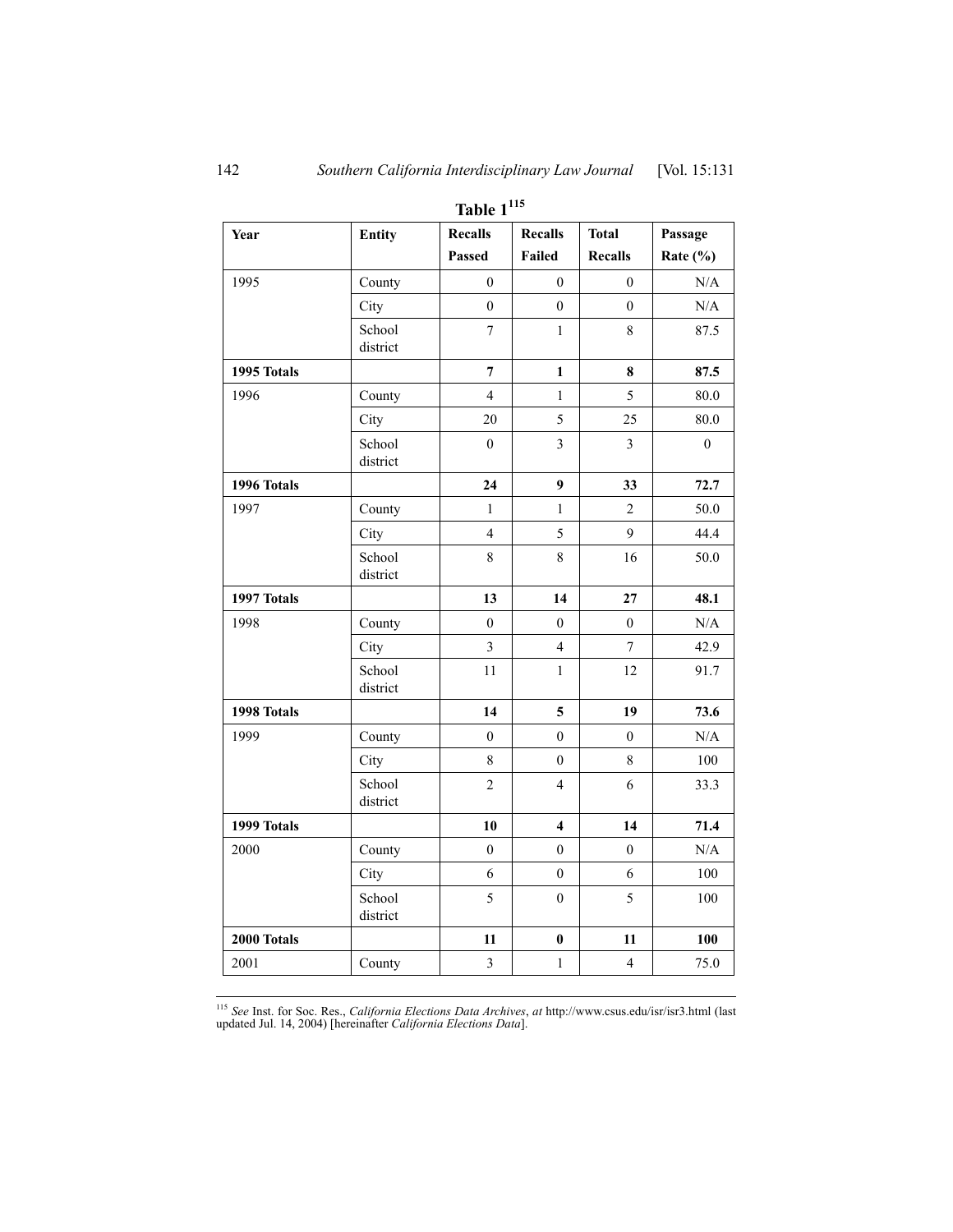2005] *You're Fired! The Voters' Version of "The Apprentice":* 143 *An Analysis of Local Recall Elections in California* 

| Year                 | <b>Entity</b>      | <b>Recalls</b> | <b>Recalls</b> | <b>Total</b>     | Passage     |
|----------------------|--------------------|----------------|----------------|------------------|-------------|
|                      |                    | Passed         | Failed         | <b>Recalls</b>   | Rate $(\%)$ |
|                      | City               | 3              | $\theta$       | 3                | 100         |
|                      | School<br>district | 9              | 5              | 14               | 64.3        |
| 2001 Totals          |                    | 15             | 6              | 21               | 71.4        |
| 2002                 | County             | $\theta$       | 1              | 1                | $\theta$    |
|                      | City               | 3              | $\overline{2}$ | 5                | 60.0        |
|                      | School<br>district | $\overline{2}$ | $\mathbf{0}$   | $\overline{2}$   | 100         |
| 2002 Totals          |                    | 5              | 3              | 8                | 62.5        |
| 2003                 | County             | $\mathbf{0}$   | $\mathbf{1}$   | 1                | $\theta$    |
|                      | City               | 6              | $\theta$       | 6                | 100         |
|                      | School<br>district | $\overline{2}$ | $\theta$       | $\overline{2}$   | 100         |
| 2003 Totals          |                    | 8              | $\mathbf{1}$   | $\boldsymbol{9}$ | 88.9        |
| $1995 - 2003$ Totals | County             | 8              | 5              | 13               | 61.5        |
| 1995 - 2003 Totals   | City               | 53             | 16             | 69               | 76.8        |
| $1995 - 2003$ Totals | School<br>district | 46             | 24             | 70               | 67.6        |
| 1995 - 2003 Totals   |                    | 107            | 45             | 152              | 71.3        |

A cursory review of the data confirms the notion that recalls occur very regularly at the local level and enjoy a fairly high success rate. During the nine year period, 152 recalls were attempted and 107 of them were successful, a  $71.3\%$  success rate.<sup>116</sup> Recalls at the city and school district level were attempted much more often than at the county level and were also somewhat more successful, enjoying a 76.8% and 67.6% success rate respectively compared to the 61.5% success rate for recalls at the county level.<sup>117</sup> These success rates are much higher than the rates for local initiatives, which succeeded only at 45% at the city level and 42% at the county level in the 1990s.<sup>118</sup>

Of the fifty-eight counties in California, thirty-one had at least one recall during this period at either the county, city, or school district level.<sup>119</sup> Most of the recalls at the city level were of city council members, with only four directed at mayors, three that succeeded, and one at a treasurer.<sup>120</sup> The

 $116$  See id.

<sup>116</sup> *See id.* <sup>117</sup> *See id.* <sup>118</sup> *See* GORDON, *supra* note 110, at 20. The comparison between local recalls and local initiatives will be discussed in greater detail in Part D of this Section. <sup>119</sup> *See California Elections Data*, *supra* note 111. 120 *See id.*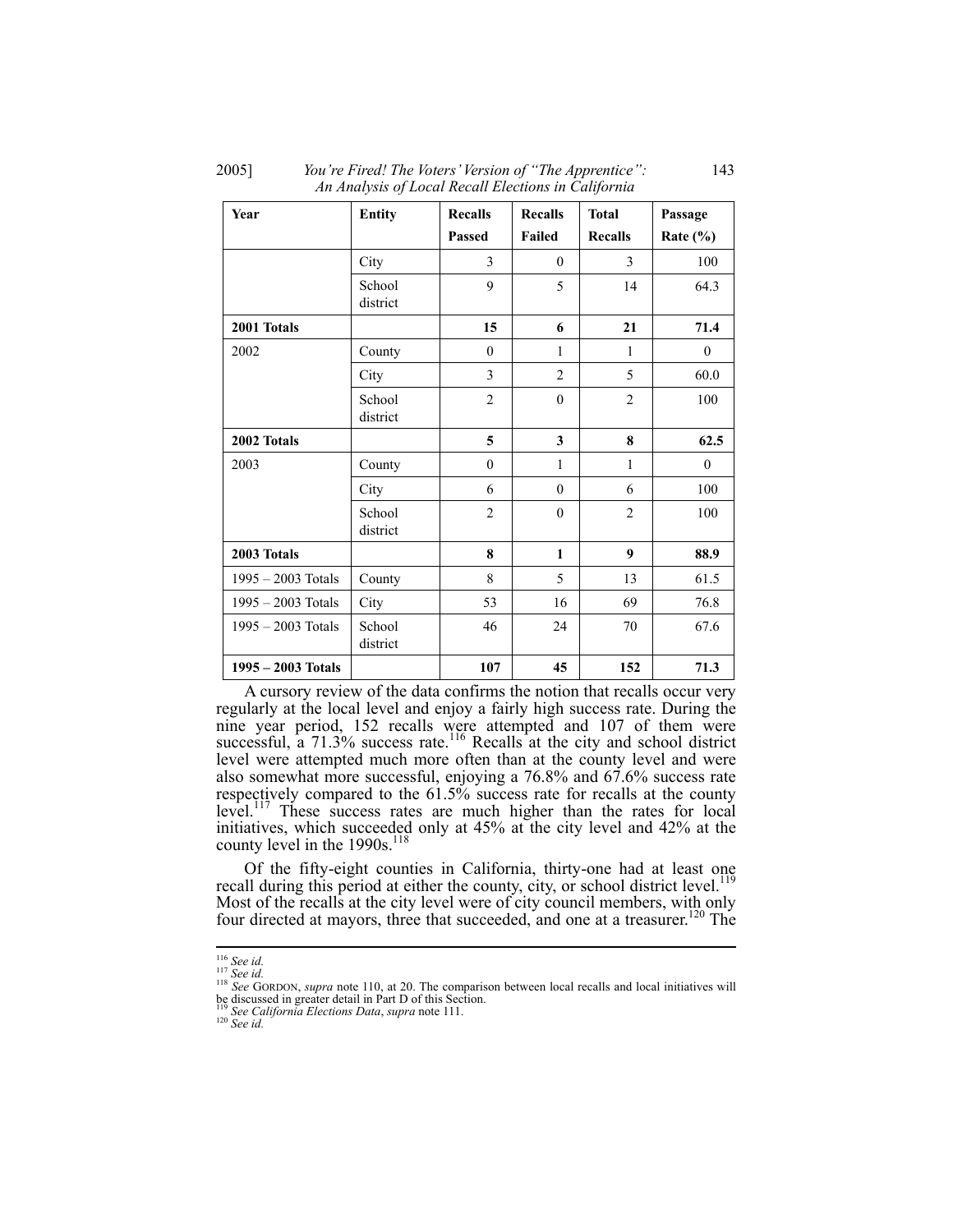county recalls included supervisors, a district attorney, and a sheriffcoroner.<sup>121</sup> The school district recalls were all focused on school board members as they are the only school district level officials who can be recalled.<sup>122</sup>

#### B. REASONS FOR RECALLS

In addition to collecting the data on recall usage, I conducted a search of newspaper accounts of local recall campaigns between 1995 and 2003 to provide some insight into the motivations for certain recalls and categorized these motivations.<sup>123</sup> A review of the articles reveals that the reasons for recalls can be divided into three general categories. First, many recalls occur because of a divide between the ideologies of the voters and those of the public officials. Recalls of this type often pit pro-development against anti-development forces or junior politicians against senior politicians. Voters may turn to the recall in these instances because they have been unable to elect candidates who mirror their preferences in general elections. It may also be the case that because of a recent election, a new governing majority has arisen and voters do not want to wait until the next general election to vote out these officials.

A successful recall campaign was launched against the mayor and two city council members in Glendora in  $2002$ .<sup>124</sup> Supporters of the recall faulted the three for being advocates of slow growth in a city that had traditionally been favorable to developers of upscale homes.<sup>125</sup> Additionally, supporters claimed that the three began abusing their power once they became a governing majority of the city council and fired popular long-time city commissioners and a city manager.<sup>126</sup> Further, proponents in an unsuccessful recall attempt in Dana Point in 2002 alleged that mayor and a city councilman were too supportive of development.

A second category of recall campaigns is those that stem from allegations of mismanagement and financial crisis. These recalls often involve more than one official at a time. In the case of mismanagement and fiscal crises, voters likely turn to recalls because they feel they need to act quickly to combat the crisis and cannot wait until the next general election. The most interesting example of mismanagement as a reason for recall occurred in Tehama County in 1996 when voters recalled three supervisors who were sometimes referred to as the "Tehama Mamas."<sup>128</sup> Organizers of

 $121$  See id.

<sup>&</sup>lt;sup>122</sup> *See id.*<br><sup>122</sup> *See id.* **123** *See id.* **123** The anecdotal information was located through a search for information on the specific recalls from the election data in news databases on Lexis and Westlaw.

<sup>124</sup> *See* Richard Winton, *Elections 2002 Recall Campaign Jolts Glendora Drive to Oust Three City Council Members for Alleged Abuse of Power is the First Such Campaign in City's History*, L.A. TIMES, Mar. 3, 2002, at B4.

<sup>126</sup> *See id.*<br><sup>126</sup> *See id.*<br><sup>127</sup> *See* Len Hall & John Pope, *Municipal Races: Dana Point Mayor in Tight Race as Peer Survives Real*, L.A. TIMES, Mar. 27, 1996, at B1.

*Recall*, L.A. TIMES, Mar. 27, 1996, at B1. 128 *See* Phil Garlington, *California Album: Bucolic Red Bluff Riled by Political Dust-Up,* L.A. TIMES, Dec. 4, 1995, at A3.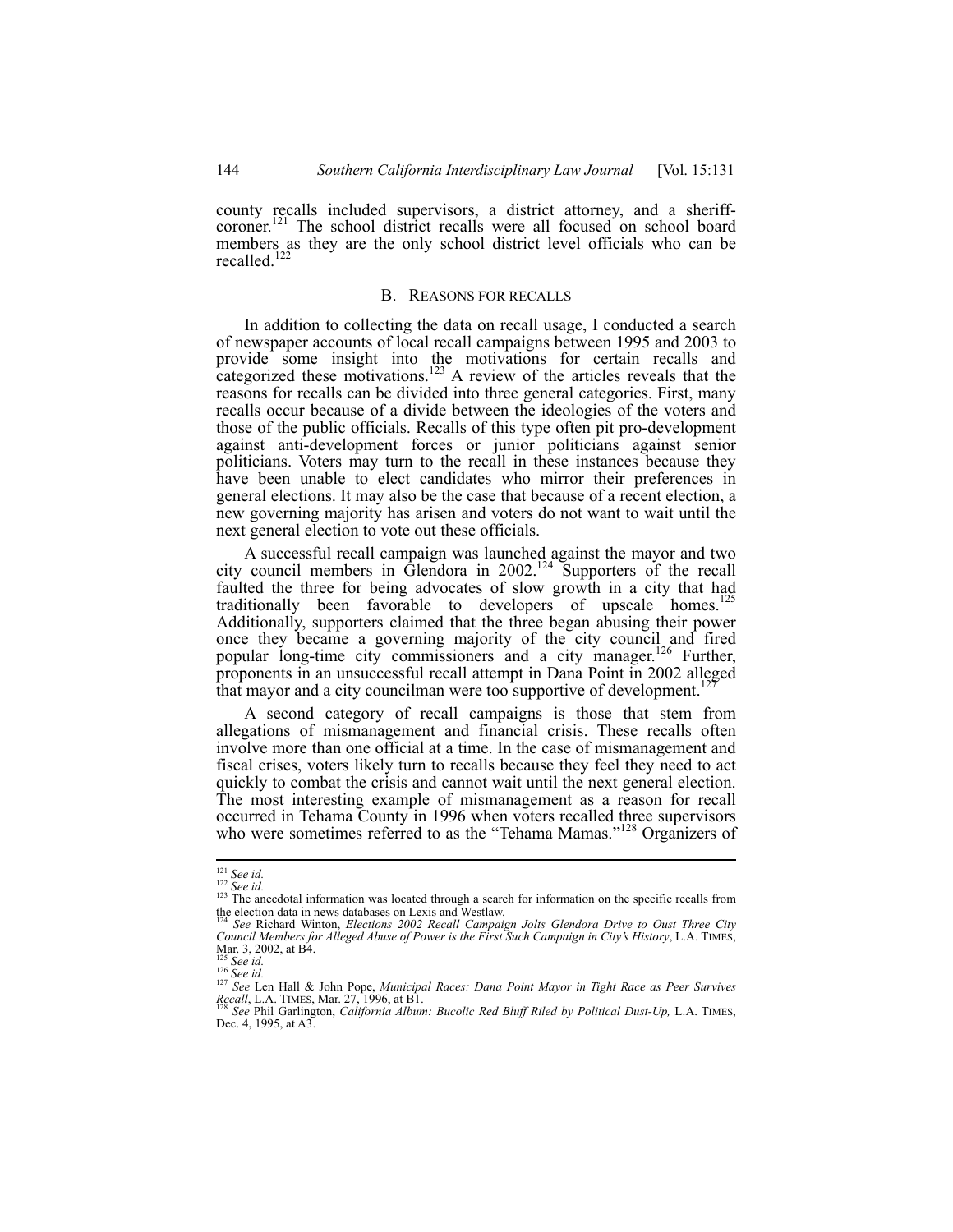## 2005] *You're Fired! The Voters' Version of "The Apprentice":* 145 *An Analysis of Local Recall Elections in California*

the recall effort criticized the council members' management style and claimed that their behavior jeopardized several development projects that would have solved the county's financial woes.<sup>129</sup> Proponents further accused the three of being pro-militia and denying the opposition a chance to be heard due to their ignorance of parliamentary procedure.<sup>130</sup> Residents in San Jacinto recalled two city council members in 1999 for alleged mismanagement after they appointed the police chief to the additional post of city manager.<sup>131</sup> In 1998, residents of the Sausalito Elementary School District recalled three school board members after an audit of the district revealed that it was a "system in crisis" and faulted the board for having a poor relationship with the community.<sup>132</sup>

Recalls in this second category also resulted from corruption allegations and other scandals. The most notable example occurred in South Gate in 2003 when voters successfully recalled three city council members and the city treasurer. Recall supporters accused the four officials of awarding contracts to people under investigation and allocating more than \$10 million for legal fees to defend the city treasurer against criminal charges that he threatened other officials.<sup>133</sup>

A third category includes recall campaigns sparked by a specific decision. Here voters do not wait until the next election to oust these officials because they want to quickly punish them for a specific action or possibly use the threat of the recall to force them to reconsider their original decision. For example, voters in the Pittsburg Unified School District successfully recalled three school board members in 1997 in a dispute that stemmed from the board's decision to remove the superintendent.<sup>134</sup> A similar situation occurred in the Mendocino Unified School District when residents recalled two school board members for assuming some of the superintendent's powers without informing the public.<sup>135</sup>

## C. ANALYZING THE DATA

An in-depth examination of the data, taking into account population figures, yields further insight into the local recall process. The population figures used to carry out this analysis were taken from the 2000 census for

 $\overline{\phantom{a}}$ 

<sup>&</sup>lt;sup>129</sup> See id.<br><sup>130</sup> See id.<br><sup>131</sup> See Laurie Koch Thrower, *Voters Oust Smedley, Cornett: San Jacinto Council Members Recalled,* THE PRESS ENTERPRISE (Riverside), Aug. 25, 1999, at HN01.<br><sup>132</sup> See Maria L. La Ganga, *Audit Sees 'Chaos' in Sausalito Schools Education: Report Finds Disruptive* 

*Students and a Lack of Communication Among Adults in District, Which Gets Below-Average Results Despite Above Average Spending*, L.A. TIMES, Sept. 26, 1997, at A3. 133 *See South Gate Has Had Enough,* L.A. TIMES, Jan. 27, 2003, at B12; Richard Marosi & Li Fellers,

*California Treasurer, Three Council Allies Recalled: Voters in all Fifteen South Gate Precincts Overwhelmingly Choose to End Tenure of Four Elected Officials*, L.A. TIMES, Jan. 29, 2003, at B1. 134 *See* Tanya Schevitz, *Pittsburg to Vote on Recall: Push to Remove Three on Board,* S.F. CHRON., Aug.

<sup>18, 1997,</sup> at A17; *See also Tanya Schevitz, Three School Board Members Recalled in Pittsburg Vote,*<br>S.F. CHRON. Aug. 20, 1997, at A13.<br><sup>135</sup> See also Ucilia Wang, *School Board Recall Mounted: Mendocino Parents Say State L* 

PRESS DEMOCRAT (Santa Rosa), Oct. 7, 2000, at B1.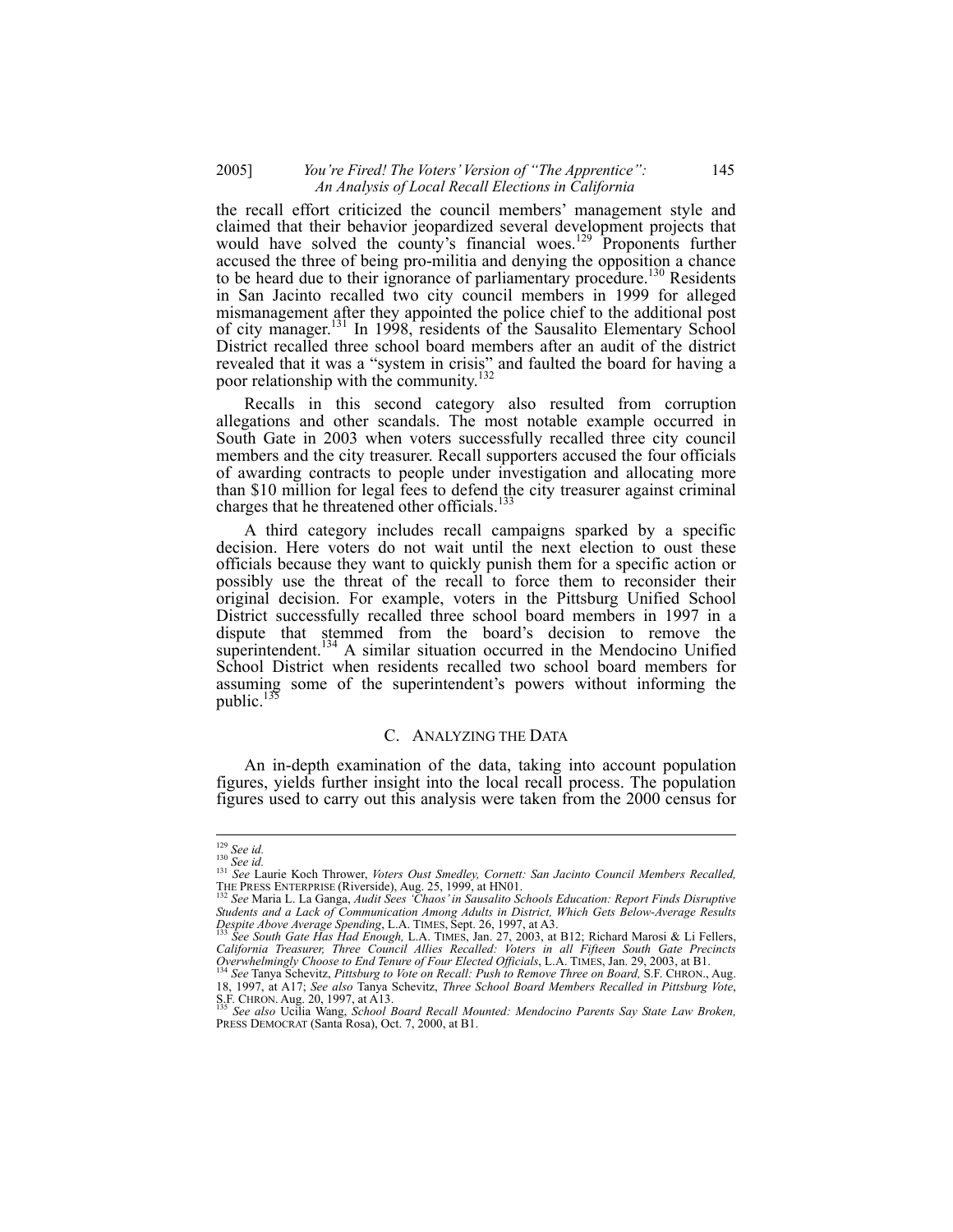city and county level recalls. It is difficult to locate population information for school district areas. Thus the figures relied on for the analysis of school district recalls were the enrolled student population for each district. While not a perfect substitute for general population data, the enrollment figures allow for a comparative analysis of recall measures based on the size of the school district.<sup>136</sup> When examining population data for recall elections to determine trends, it is also useful to compare these trends to those found with initiatives at the local level to determine similarities and differences.<sup>137</sup>

#### *1. County Data Analysis*

Counties are responsible for providing a number of state-related services at the local level, including: property tax assessment and collection, deed recording, law enforcement, jails, courts, highways, public works, welfare and social services, health services and agricultural, and economic development.<sup>138</sup> Counties in metropolitan areas have separate governing bodies with legislative powers, which may also control mass transit, planning, zoning, parks and recreation, and airports.<sup>139</sup> The significance of counties has declined in many urban areas as cities now handle many of their duties.<sup>140</sup> California's counties usually have control over less than 20% of their budget.<sup>141</sup>

There were thirteen recall campaigns at the county level in eight counties between 1995 and  $2003$ .<sup>142</sup> The overwhelming majority of these campaigns occurred in less populated counties.<sup>143</sup> The most populated county to hold a recall election during this period was Kern County, which ranked fourteenth out of fifty-eight based on population in  $2000$ .<sup>144</sup> It was also the only county to have a recall whose population was at or above the 75th percentile of population (563,598). Five counties, which accounted for eight recall attempts, were at or below the 50th percentile of population (159,777.5) and four of these five were at or below the 25th percentile

<sup>&</sup>lt;sup>136</sup> One drawback of relying on school enrollment as opposed to population figures for school districts is that it does not account for the number of residents without children who reside in the school district area and may vote in school district elections. Future studies should attempt to locate total population figures for school districts to determine if this is a significant drawback. 137 This analysis will be carried out in Part IV.D.1 of this Note, using Gordon's local initiative study for

comparison.

<sup>&</sup>lt;sup>138</sup> *See* DANIEL R. MANDELKER, DAWN CLARK NETSCH, PETER W. SALSICH, JR. & JUDITH WELCH<br>WEGNER, STATE AND LOCAL GOVERNMENT IN A FEDERAL SYSTEM 33 (5th ed. 2004).

<sup>&</sup>lt;sup>139</sup> See id.<br><sup>140</sup> See TERRY CHRISTENSEN, LOCAL POLITICS: GOVERNING AT THE GRASSROOTS 70 (Brian Gore ed., 1994).<br><sup>141</sup> *See id.* at 288.<br><sup>142</sup> *See California Elections Data, supra* note 111. Recall elections at the county level took place in

Alpine, Glenn, Tehama, Lassen, Marin, Kern, Santa Barbara, and Plumas counties. *See id.* <sup>143</sup> *See* U.S. Census Bureau, *Population, Housing Units, Area, and Density for California Counties*

<sup>(2000),</sup> *available at* http://factfinder.census.gov/servlet/GCTTable?\_bm=y&-geo\_id=04000US06&-

\_box\_head\_nbr=GCT-PH1&-ds\_name=DEC\_2000\_SF1\_U&-redoLog=false&- mt\_name=DEC\_2000\_SF1\_U\_GCTPH1\_ST7&-format=ST-2 (last visited Feb. 16, 2005) [hereinafter *County Population Data*]. 144 *See id.*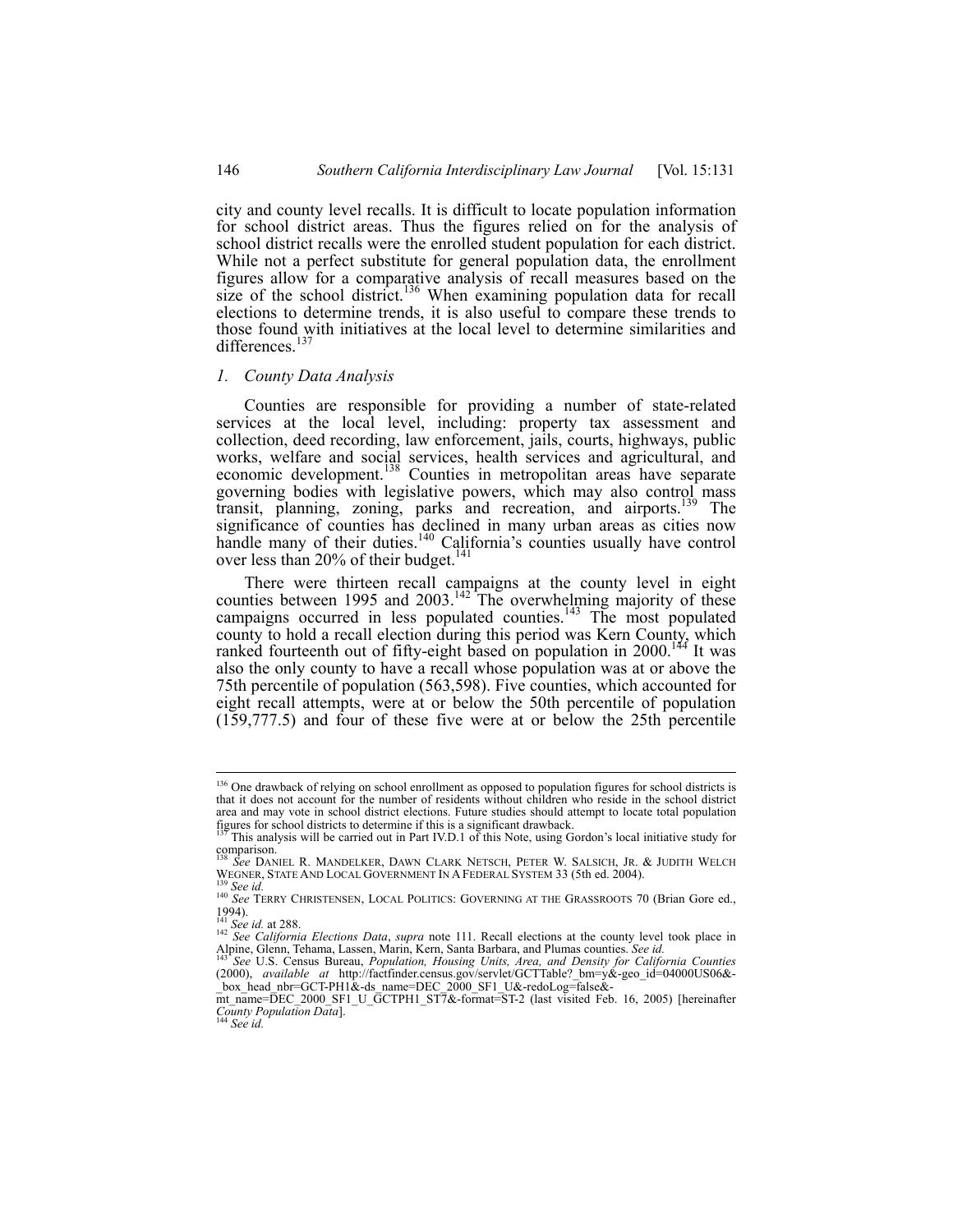## 2005] *You're Fired! The Voters' Version of "The Apprentice":* 147 *An Analysis of Local Recall Elections in California*

 $(44,301)$ <sup>145</sup> While population data confirms that, at least at the county level, recalls are more likely to occur as population decreases, it does not hold true that recalls are more successful at the county level as population decreases.146 No clear pattern arises between county population and recall success rate: recalls in the five counties whose population was at or below the 50th percentile enjoyed a 62.5% success rate while recalls in the counties at or above the 50th percentile were successful 60% of the time.

As noted earlier, California charter cities and counties are not governed by the Elections Code and may decide on their own whether or not to provide a recall and may also set the specific requirements. A few of California's largest counties and cities, including Los Angeles, San Diego, and San Francisco, are charter cities.<sup>147</sup> A review of the charters for these cities, as well as a sampling of other charter cities, indicates that they include provisions for a recall, although a few include slightly higher signature requirements (*i.e.* 15% versus 10%) than the Elections Code mandates.<sup>148</sup> However, the slightly higher signature requirement alone is not enough to explain why recalls are far more common in less populated municipalities.<sup>1</sup>

#### *2. City Data Analysis*

Cities tend to operate within counties and are carved out of county territory.150 The majority of the services are still provided by the county, including "administration of elections, record keeping, tax assessment, courts, and jails within the city, but the city takes over responsibility for police and fire protection and land-use planning."<sup>151</sup> Cities also manage "streets, parks, libraries, sewers, [and] garbage collection."<sup>152</sup> Larger cities "may also manage welfare, public health, and schools."<sup>153</sup> As cities are more responsible for providing services to residents on a daily basis than counties, it is not surprising that the number of recalls at the city level is roughly five times greater than at the county level.<sup>154</sup>

The data shows that sixty-nine recall elections occurred at the city level between 1995 and 2003.<sup>155</sup> Similar to the county level, they occurred more

 $\overline{\phantom{a}}$ 

<sup>&</sup>lt;sup>145</sup> *See id.* The population for the five counties according to the 2000 census is as follows: Alpine –

<sup>&</sup>lt;sup>146</sup> See California Elections Data, supra note 111.<br><sup>147</sup> See Charter Cities and Counties, supra note 103.<br><sup>148</sup> See, e.g., LOS ANGELES, CAL., CHARTER & ADMINISTRATIVE CODE vol. 1, art. IV, § 431(a) (2000), *available at* http://lacodes.lacity.org/NXT/gateway.dll?f=templates&fn=default.htm; SAN FRANCISCO, CAL., ELECTIONS CODE art. II, § 200 (1997), *available at* 

http://www.amlegal.com/sfelection\_nxt/gateway.dll?f=templates&fn=default.htm&vid=alp:sf\_election; SAN DIEGO, CAL., CHARTER art. III, § 23 (1989), *available at*

http://clerkdoc.sannet.gov/RightSite/getcontent/local.pdf?DMW\_OBJECTID=09001451800a946c.<br><sup>149</sup> This reasoning applies to both charter cities and counties and San Francisco is both a city and a

county.<br>  $^{150}$  See CHRISTENSEN, supra note 136, at 71.<br>  $^{151}$  See id.<br>  $^{152}$  See id.

<sup>&</sup>lt;sup>152</sup> *See id.*<br><sup>153</sup> *See id.*<br><sup>154</sup> *See California Elections Data*, *supra* note 111.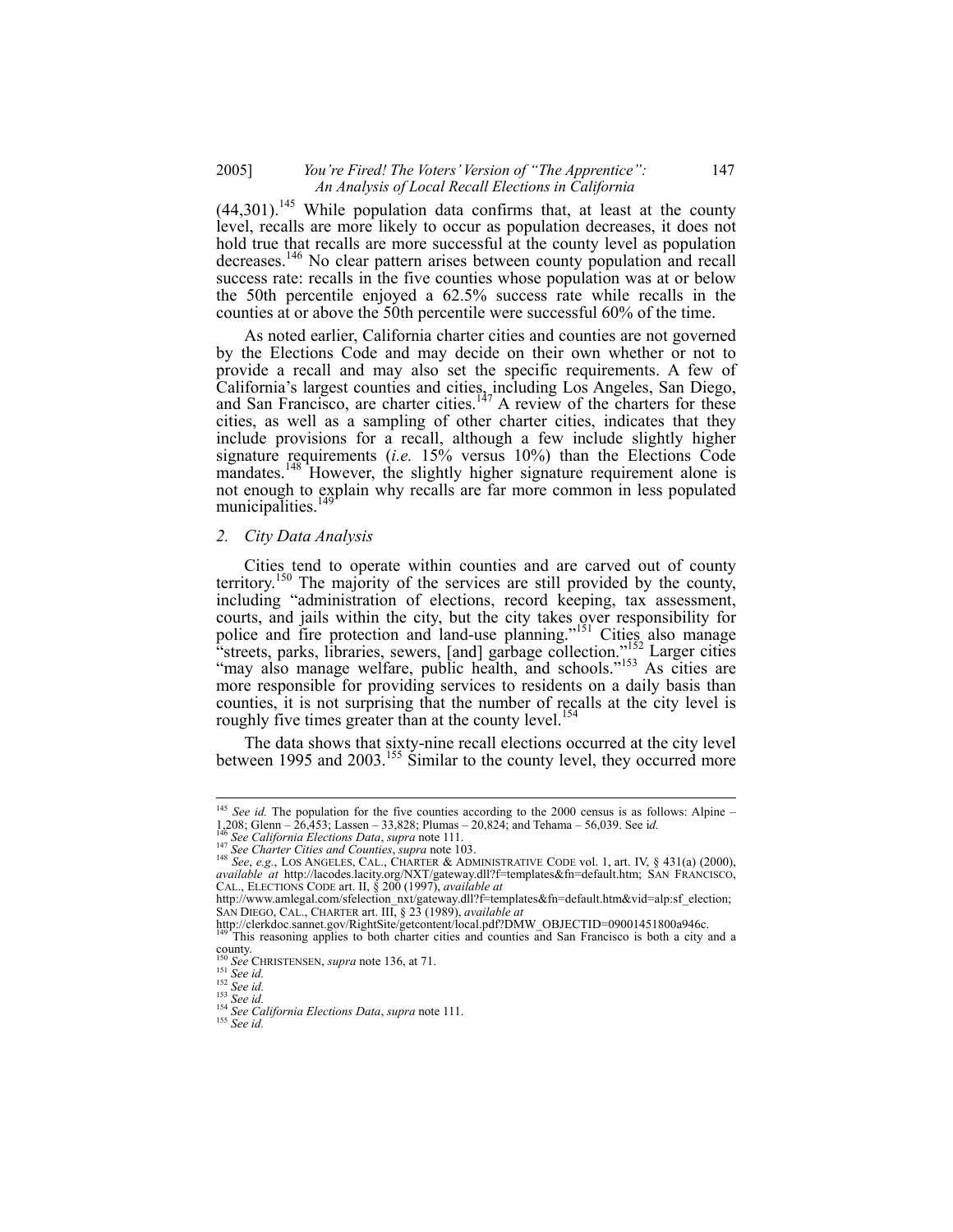frequently in less populated cities.<sup>156</sup> Only three cities whose population was at or above the  $75$ th percentile of population  $(58,598)^{157}$  experienced recall elections during this period while eleven cities whose population was at or below the 25th percentile of population  $(9,199)$  had recall elections. Additionally, the remaining city recall elections occurred in eleven cities whose population was far closer to the 25th percentile than the 75th. Further, the largest city to experience a recall election was Thousand Oaks which ranks forty-third out of the fifty most populous California cities.<sup>1</sup> Similar to county recall elections, no clear relationship exists between city population and recall success as cities at or above the 50th percentile in terms of population had successful recalls 75% of the time while recalls in cities at or below the 50th percentile were successful 77.6% of the time.<sup>16</sup>

## *3. School District Data Analysis*

School districts are a form of special district organized to perform one or a few public functions.<sup>161</sup> They "account for over one third of all governmental expenditure at the local level."162 School districts tend to be independently organized and may serve more than one municipality.' They are governed by school boards and most board members are parents as opposed to education experts.<sup>164</sup> They serve only part-time and generally delegate the management of the schools to the superintendents they appoint.<sup>16</sup>

School district level recall elections occurred sixty-eight times between 1995 and 2003.<sup>166</sup> Like recall campaigns at the city and county level, school district recall elections were more frequent in smaller school districts.<sup>167</sup> Twenty-six were held in ten school districts at or above the 50th percentile in terms of enrollment (1,497 students) while forty-two were held in twenty-two districts at or below the 50th percentile.<sup>168</sup> However, unlike counties and cities, recalls in larger school districts were actually more successful, passing at a rate of 73% compared to a success rate of

<sup>156</sup> *See* U.S. Census Bureau, *Population, Housing Units, Area and Density for California Places* (2000), *available at* http://factfinder.census.gov/servlet/GCTTable?\_bm=y&-geo\_id=04000US06&- \_box\_head\_nbr=GCT-PH1&-ds\_name=DEC\_2000\_SF1\_U&-format=ST-7 (last visited Feb. 11, 2005)

<sup>[</sup>hereinafter *City Population Data*]. 157 *See id.* The population for the three cities according to the 2000 census is as follows: Antioch – 90,532; South Gate – 96,375; and Thousand Oaks – 117,005. *See id.* <sup>158</sup> *See id.* 158 *See id.* The population for the eleven cities according to the 2000 census is as follows: Colfax –

<sup>1,496;</sup> Colma – 1,191; Etna – 781; Farmersville – 8,737; Huron – 6,306 Isleton – 828; Montague –  $1.456$ ; Taft – 6,400; Trinidad - 311 Tulelake – 1,020; and Weed – 2,978. See id.

<sup>1,456;</sup> Taft – 6,400; Trinidad - 311 Tulelake – 1,020; and Weed – 2,978. *See id.* <sup>159</sup> *See California Cities by Population*, http://www.maps-n-stats.com/us\_ca\_population.html (last visited Feb. 17, 2005).<br><sup>160</sup> See California Elections Data, supra note 111.<br><sup>161</sup> See MANDELKER ET AL., supra note 134, at 34-35.

<sup>162</sup> *Id.* at 35.<br>
163 *Id.*<br>
164 *Id.* at 35.<br>
164 *See id.*<br>
164 *See id.*<br>
165 *Iet.*<br>
166 *See lat.*<br>
166 *See lat.*<br>
166 *See id.*<br>
167 *See id.*<br>
167 *See lat.*<br>
167 *See lat.*<br>
167 *See lat.*<br>
167 *See lat.*<br>
167 *S supra* note 103.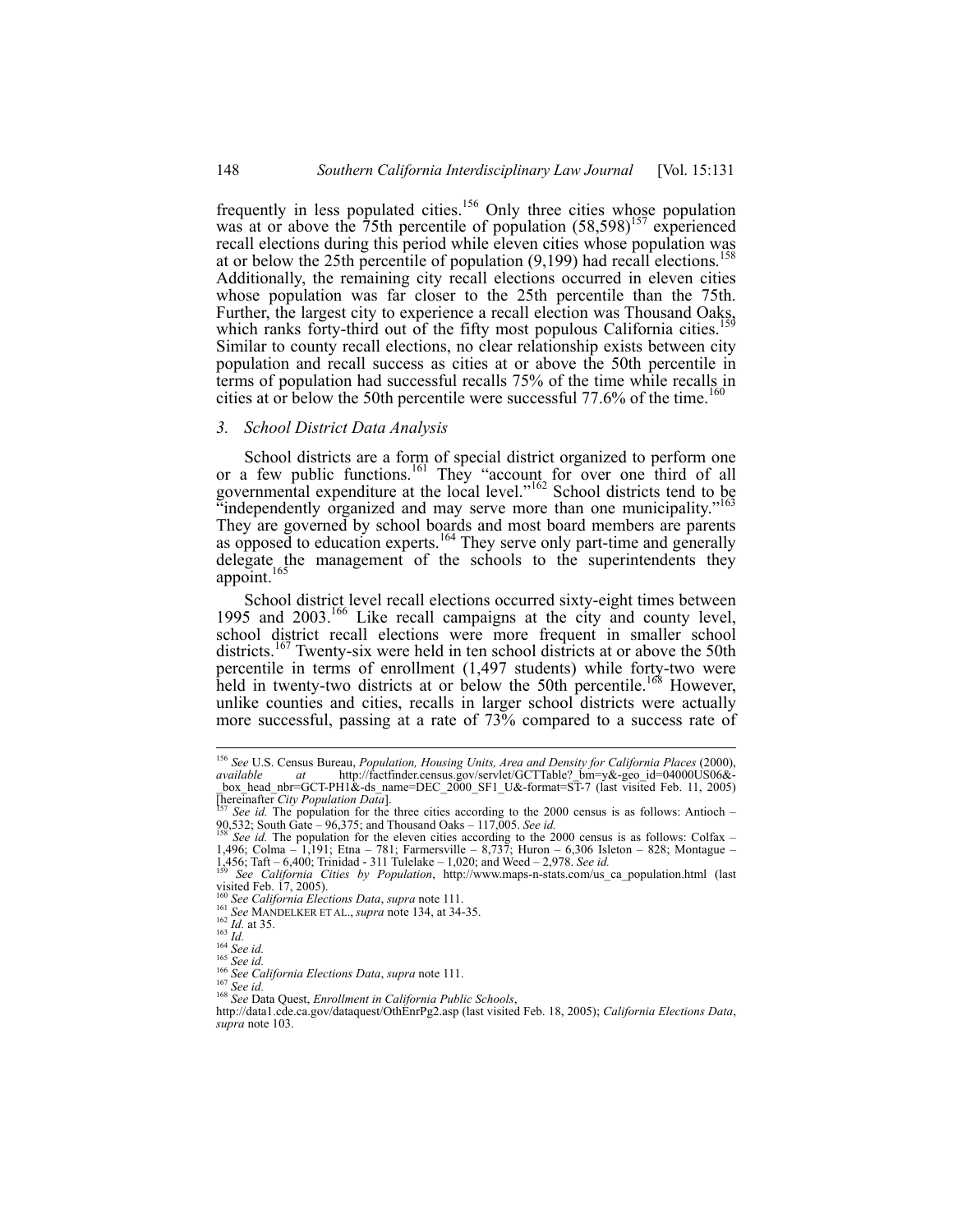## 2005] *You're Fired! The Voters' Version of "The Apprentice":* 149 *An Analysis of Local Recall Elections in California*

64.3% for smaller school districts.<sup>169</sup> Although these rates are not significantly different from each other, they are farther apart than city and county recalls. This difference may be due to the fact that school enrollment and not school district population was used in this analysis. Other factors involved in the school district recalls during this period, such as the reasons behind each of the specific recalls, may also play a role in this trend.

## *4. Explaining Local Recall Trends*

The most obvious trend in local recalls was their widespread use in localities with smaller populations. Potential explanations for this trend, discussed in greater detail in the following sections, include: signature requirements; characteristics and motivations of the elected officials; homogeneity and interest group dynamics; and citizens' ability to monitor local government officials. Additional trends related to median home value and income, political party affiliation, and election timing and success are discussed in a separate section comparing local recalls with local initiatives.

#### *a. Signature Requirements*

The relationship between municipality population size and frequency of recalls, combined with the lack of a relationship between municipality size and recall success rates points to the conclusion that one of the main hurdles in qualifying a recall for the ballot may be gathering enough signatures. Thus, because municipalities with smaller populations have lower signature requirements for qualification, recall elections are more widespread in these areas. This conclusion is further supported by the fact that recalls are very infrequent at the state level, which requires a higher number of signatures. One of the reasons the gubernatorial recall in 2003 was successful was due to the fact that the prior election had a low voter turnout and thus the number of signatures needed to qualify the recall was relatively low.<sup>170</sup> The same holds true for local initiatives as cities with higher signature requirements or shortened circulation periods had fewer initiatives in the  $1990s$ .<sup>171</sup> As the required number of signatures increases, the cost of qualifying a recall or ballot measure increases.<sup>172</sup> Thus, it is less expensive to qualify recalls in less populated localities and therefore more recalls occur in these areas.

The hypothesis that recalls occur more frequently in less populated areas because of the lower number of signatures required may be too simple, however, when population density is taken into account. The cost

<sup>&</sup>lt;sup>169</sup> See California Elections Data, supra note 111.<br><sup>170</sup> See Spivak, supra note 7, at 34.<br><sup>171</sup> See GORDON, *supra* note 110, at vii.<br><sup>172</sup> These costs include monetary costs, costs of volunteer efforts, and opportunity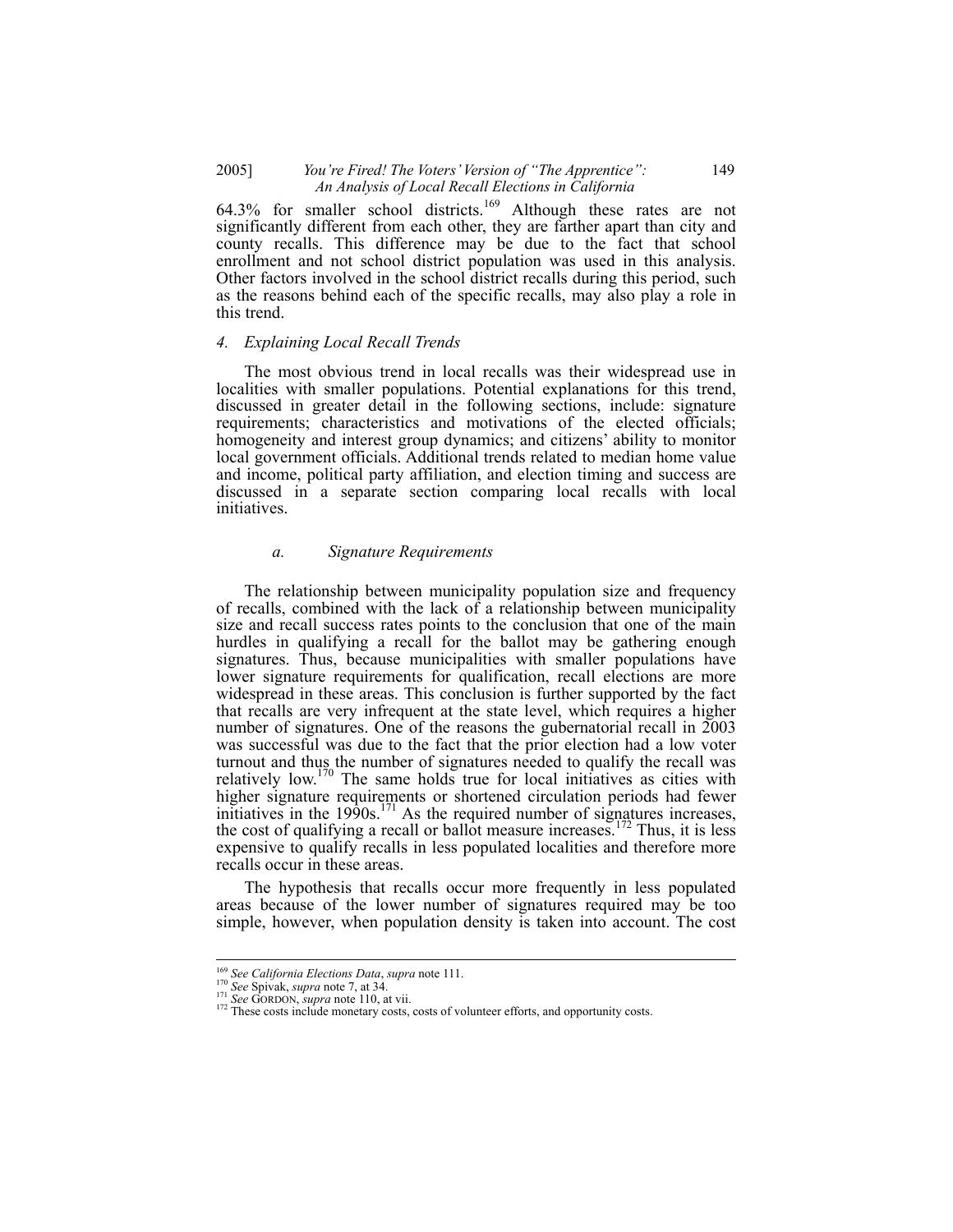of signature gathering decreases as the population density increases because it is easier to collect signatures in localities where the residents live in close proximity to each other. Therefore, if the frequency of recalls in less populated areas was solely due to the signature requirement, more recalls would also occur in higher density areas. A study of local initiatives found this to be true, as cities with at least three approved measures had one-third more residents per square mile than cities with no initiatives.<sup>1</sup> However, this same analysis for local recalls yields a different result. The average population density per square mile of land in cities with recalls was 3,129.79 residents compared to 3,119.89 residents in cities without recalls.<sup>174</sup> Although the population density was slightly higher in cities with recalls, it was not large enough to explain the prevalence of recalls in these areas. In counties, the result was the reverse as the population density in counties with recalls was 386.13 residents compared to 661.96 residents in counties without recalls.175 Specific data related to the cost of recall campaigns in various localities would prove useful in future analyses to confirm that, like initiatives, it is less expensive to qualify a recall in smaller localities. Thus, examining population density suggests that factors besides signature requirements may better explain the prevalence of recalls in smaller localities.

#### *b. Characteristics and Motivations of Elected Officials*

The abundance of recalls at the local level and their prevalence in less populous cities, counties, and school districts may also stem from the characteristics of elected officials at the local level and, more specifically, in smaller localities compared to those at the state level or in larger cities and counties. Elected officials are aware of the ever-present threat of direct democracy and may adjust their behavior based on the threat of direct legislation.<sup>176</sup> Legislators in cities and states with direct democracy must consider the reaction of their constituents throughout their time in office and not just during the reelection process.<sup>177</sup>

Many scholars, most notably Elisabeth Gerber, argue that in addition to giving voters the chance to directly implement legislation, the initiative process provides voters with a tool to indirectly influence legislators "by affecting their behavior and policy choices."<sup>178</sup> This results in a game involving sequential actions by multiple players — legislators and voters — each with the power to control policy. Legislators understand that voters have the power to circulate initiatives in response to legislation or may

<sup>&</sup>lt;sup>173</sup> See GORDON, supra note 103, at 34.

<sup>&</sup>lt;sup>174</sup> See GORDON, supra note 105, at 5+.<br><sup>174</sup> See City Population Data, supra note 152.<br><sup>175</sup> See County Population Data, supra note 139.<br><sup>176</sup> See WILLIAM N. ESKRIDGE, JR., PHILIP P. FRICKEY & ELIZABETH GARRETT, CASES AN

<sup>&</sup>lt;sup>177</sup> See id.<br><sup>178</sup> Elisabeth Gerber, *Legislative Response to the Threat of Popular Initiatives*, AM. J. POL. SCI. 99, 100 (1996).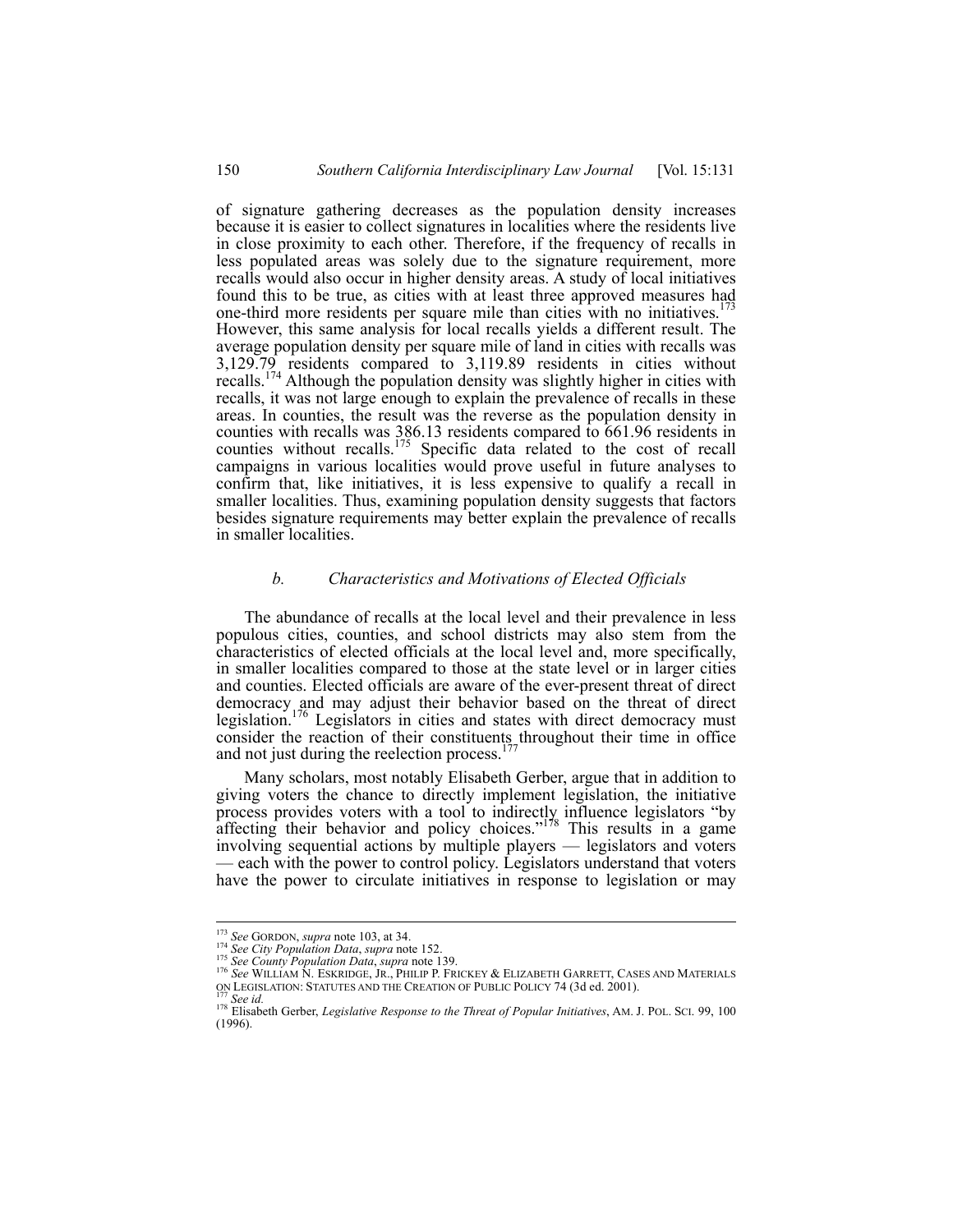## 2005] *You're Fired! The Voters' Version of "The Apprentice":* 151 *An Analysis of Local Recall Elections in California*

implement their own policies through the initiative process.<sup>179</sup> As a result, the possibility arises that the policies implemented may differ from the legislators' own policy preferences.<sup>180</sup> In order to avoid this outcome, legislators may instead attempt to anticipate this behavior and pass legislation to preempt it.<sup>181</sup> Applying this theory to state limitations on access to abortion, Gerber found that policy can be affected through the initiative process even when no initiatives are actually proposed, and that legislative policy is closer to median voter preference when initiatives are less costly to bring.

This game theory model is also applicable to the recall device. Similar to the threat of initiatives, the threat of a recall also provides incentives to legislators to pass certain types of legislation.<sup>183</sup> The legislation passed may be closer to the preferences of those likely to vote for the recall in order to thwart a recall attempt entirely. On the other hand, if a recall election is already scheduled, the legislation passed may appeal to citizens likely to vote against the recall to motivate them to get out and vote, which may result in not appealing to the median voter.<sup>184</sup>

Given that legislators may adjust their behavior to ward off the threat of a recall, the next step is to determine which elected officials are most likely to actually do so. We can assume that there are two types of elected officials. One type derives more of their utility from careerist interests. As characterized by John Schlesinger in his work on ambition and politics, these officials have "progressive ambitions," meaning that they "aspire to attain an office more important than the one [they] now...hold[]. $\frac{1}{1}$ <sup>185</sup> A second group derives more of their utility from advancing legislation that reflects their own policy preferences. Schlesinger termed this "discrete ambition" meaning that these officials "want the particular office for its specified term."<sup>186</sup> He further noted that "this type of ambition [was] not uncommon for many lesser local offices."<sup>187</sup> Schlesinger contended that "the traditional local policy positions which make up the category of local elective office are not, in most states, on the main path to high office."<sup>188</sup> Further, most council members report that they are motivated by the desire to volunteer and help their communities.<sup>189</sup> Although some expect to further their personal careers, this usually does not mean in politics.<sup>190</sup> With the exception of mayors of large cities, the majority of local politicians do not

 $179$  See id. at 101.

<sup>&</sup>lt;sup>179</sup> *See id.* at 101.<br><sup>180</sup> *See id.*<br><sup>182</sup> *See id.* at 124.<br><sup>182</sup> *See id.* at 124.<br><sup>183</sup> *See Elizabeth Garrett, Democracy in the Wake of the California Recall, 153 U. PA. L. REV. 239, 279*  $(2004)$ .<br><sup>184</sup> See id.

<sup>&</sup>lt;sup>185</sup> JOHN SCHLESINGER, AMBITION AND POLITICS: POLITICAL CAREERS IN THE UNITED STATES 10 (Aaron Wildavsky ed., 1966).<br><sup>186</sup> *Id.*<br><sup>187</sup> *Id.* at 74.<br><sup>189</sup> *See* CHRISTENSEN, *supra* note 136, at 153.<br><sup>190</sup> *See id.*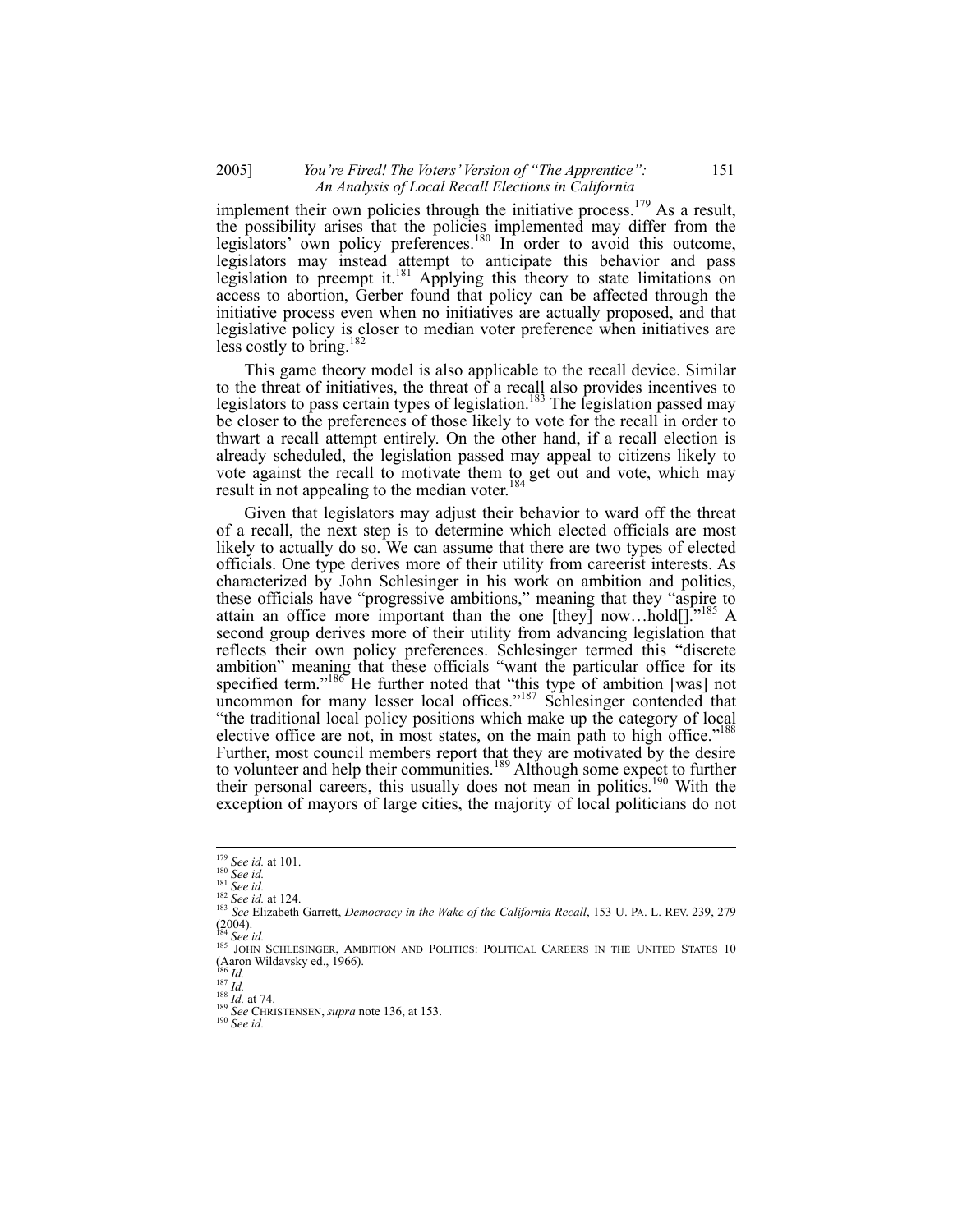move on to higher office,<sup>191</sup> although more local politicians may move on to higher office as term limits become more widespread.

The group of officials with careerist interests are more likely to be found at the federal and state level and in larger localities where there is real potential for advancement to higher office. Since these politicians have careerist interests, they are more concerned about a recall threat and will alter their behavior accordingly. On the other hand, officials who are more discretely ambitious, usually local politicians from less populous areas, may not be as accountable because their motivations for seeking public service are quite different. As a result of these motivations they may also lack the same desire to further their political careers and be less likely to pass policies that conflict with their own policy preferences. It follows that more recalls occur at the local level, and within that level, in smaller areas.

More information is needed to determine why voters elect the discretely ambitious politicians in the first place. It may be that the preferences of the citizens changed and thus fell out of line with those of the elected official, or it could be that a different set of voters votes in recall elections. Evidence suggests that at least in some states, "regular (partisan) voters were more likely to be mobilized to turnout by ballot initiatives than episodic (non-partisan) voters."<sup>192</sup> Although there are no studies confirming it, this may be true for the recall as well. Discretely ambitious politicians may be elected in a general election where voters tend to be less partisan and have less intense policy preferences. On the other hand, voters who have stronger policy preferences may turn out in larger numbers for recall elections. Since discretely ambitious politicians are less likely to have altered their behavior to satisfy the policy preferences of their constituents, these politicians may be more likely to be recalled. Thus, a different makeup of voters in the recall election may lead to a different outcome for the incumbent target.

A simple model can explain why careerists are more likely to be found at higher levels and in more populous areas. I present a simple version of this story in Table 2. The particular parameters I assume can be changed without changing the basic insight. For this initial analysis, I assume that the initial pool of candidates in a given local election is made up of 10% careerists, more likely to adjust their behavior, and 90% discretely ambitious politicians, less likely to adjust their behavior. In an election between a careerist and a discretely ambitious politician, a careerist wins 70% of the time. Based on these initial figures, 1% of the time the election for the first local office will be between two careerists; 18% of the time it will be between a careerist and a discretely ambitious politician; and of these the careerist will win 70% of the time.<sup>193</sup> As a result of this, 13.6% of

<sup>&</sup>lt;sup>191</sup> See id.<br><sup>192</sup> Caroline Tolbert, *The Ballot Measure/Citizen Interest Link: Information, Engagement and Population* (2005), http://lawweb.usc.edu/cslp/conferences/direct\_democracy\_05/documents/tolbert.pdf (unpublished paper presented at The Impact of Direct Democracy Conference at UC Irvine).<br><sup>193</sup> The 70% figure here is ba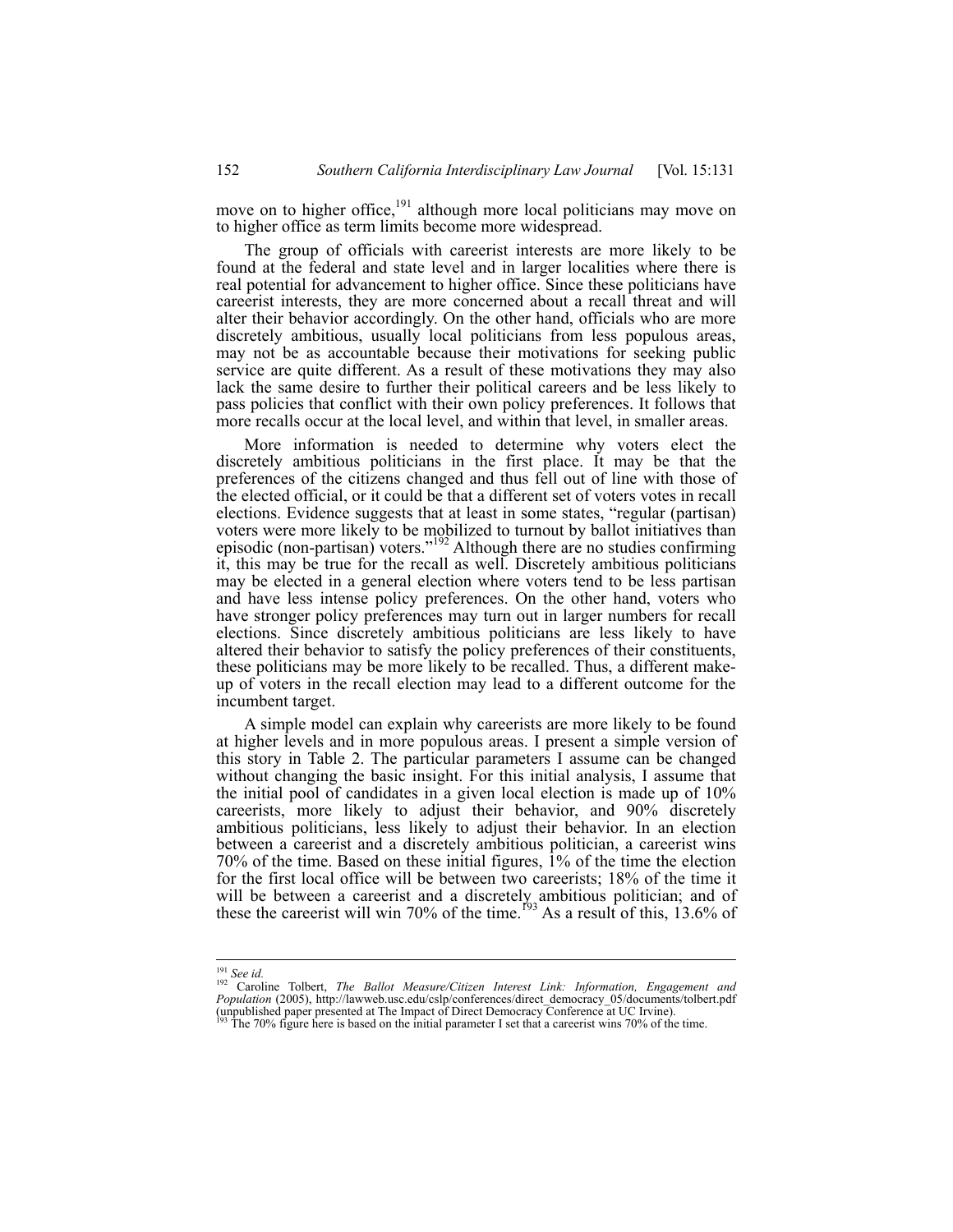2005] *You're Fired! The Voters' Version of "The Apprentice":* 153 *An Analysis of Local Recall Elections in California* 

the winners for this local office are careerists even though they made up only 10% of the initial candidate pool.

Now assume that for candidates to run for a higher office they must have already served in a lower office. Thus, the pool of candidates for the second level office is now 13.6% careerist and of those who win these elections 18.3% will be careerists. If we move up to the next highest office with the same assumptions, the make-up will be  $27.7\%$  careerists. Thus, the higher the office, the more likely it is to be filled by careerists who are more likely to alter their behavior in response to the threat of a recall and, therefore, there are less recalls for state and larger locality offices. Additionally, at a given level, state or local, we would expect to find more recalls in lower offices because there will be fewer careerists. The recall election data supports this finding: city council members were far more election data supports this intense.  $\lambda$ ,  $\lambda$  cometarism control is sixty-one city likely to face recalls than mayors. Between 1995 and 2003, sixty-one city council members faced recalls as opposed to only three mayors.<sup>1</sup> Moreover, of the seven statewide recall attempts in California, six were against state senators or assembly members and only one was against a governor.<sup>195</sup> This model may also be applied to compare larger localities versus smaller localities as the numbers indicate that as the initial pool of careerists increases, the number of careerists elected increases. Thus, based on the previous discussion of political ambition, smaller localities will have more discretely ambitious politicians elected than larger localities and thus, there will be fewer elected officials willing to alter their behavior to thwart a recall attempt.

| <b>Office</b><br>Number <sup>196</sup> | <b>Candidates</b><br>in the<br>election <sup>197</sup> | <b>Frequency of this</b><br>pairing in an<br>election $(\% )$ | Percent of<br>winners that<br>are<br>careerists <sup>198</sup> | <b>Total percent</b><br>of careerists in<br>that office |
|----------------------------------------|--------------------------------------------------------|---------------------------------------------------------------|----------------------------------------------------------------|---------------------------------------------------------|
|                                        | C versus C                                             |                                                               |                                                                |                                                         |
|                                        | C versus D                                             | 18                                                            | 12.6                                                           |                                                         |
|                                        | D versus D                                             | 81                                                            | $\Omega$                                                       |                                                         |
|                                        |                                                        |                                                               |                                                                | 13.6                                                    |
| $\mathfrak{D}_{\mathfrak{p}}$          | C versus C                                             | 1.85                                                          | 1.85                                                           |                                                         |
|                                        | C versus D                                             | 23.5                                                          | 16.4                                                           |                                                         |
|                                        | D versus D                                             | 74.6                                                          | $\Omega$                                                       |                                                         |

**Table 2** 

that 1250, state increases we contend from lowest to highest (*i.e.* city council, mayor, state senator).<br><sup>197</sup> "C" stands for careerist and "D" stands for discretely ambitious politician.

 $\overline{\phantom{a}}$ 

<sup>194</sup> *See California Elections Data*, *supra* note 103.. This finding is still significant even though it is true

that there are likely more city council members than mayors in California.<br><sup>195</sup> This may also be partially due to the fact that the governor has been constrained by term limits and, until 1996, state legislators were not

<sup>&</sup>lt;sup>198</sup> This figure is equal to the percent of times the election occurs with at least one candidate who is a C multiplied by the  $70\%$  probability that C will win when running against a D. If a C runs against a C, the winner must be a C.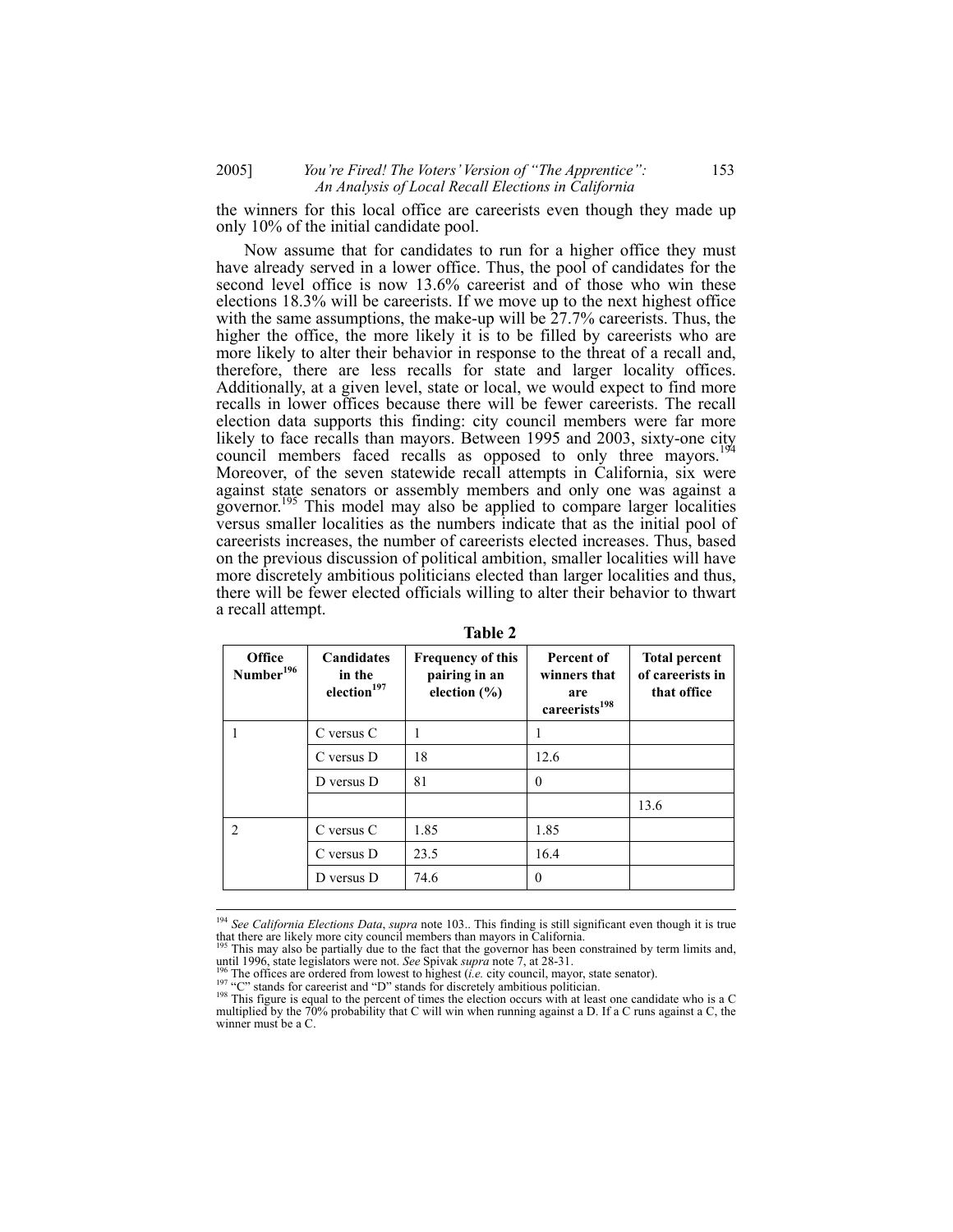| <b>Office</b><br>Number <sup>196</sup> | <b>Candidates</b><br>in the<br>election <sup>197</sup> | <b>Frequency of this</b><br>pairing in an<br>election $(\% )$ | Percent of<br>winners that<br>are<br>careerists <sup>198</sup> | <b>Total percent</b><br>of careerists in<br>that office |
|----------------------------------------|--------------------------------------------------------|---------------------------------------------------------------|----------------------------------------------------------------|---------------------------------------------------------|
| $2$ (cont.)                            |                                                        |                                                               |                                                                | 18.3                                                    |
| 3                                      | C versus C                                             | 3.4                                                           | 3.4                                                            |                                                         |
|                                        | C versus D                                             | 29.9                                                          | 24.3                                                           |                                                         |
|                                        | D versus D                                             | 66.8                                                          | $\theta$                                                       |                                                         |
|                                        |                                                        |                                                               |                                                                | 27.7                                                    |

#### *c. Homogeneity and Interest Group Dynamics*

An additional explanation for why local recalls are more widespread in smaller localities is rooted in James Madison's writings in Federalist No. 10. In his essay, Madison warned of the existence of factions that he defined as groups "united and actuated by some common impulse or passion, or of interest, adverse to the rights of other citizens, or to the permanent and aggregate interests of the community."199 Madison further suggested that factions or interest groups will have more success in smaller republics versus larger ones.<sup>200</sup> Although Madison had a negative view of factions, modern scholars such as Robert Dahl view them in a more neutral manner as "any group that, on the basis of one or more shared attitudes, makes certain claims upon other groups in society for the establishment, maintenance, or enhancement of forms of behavior that are implied by the shared attitudes.'<sup>201</sup> The important issue here is not whether Madison's or Dahl's view of factions is correct, but rather, the shared insight that factions form when citizens with a common goal come together.

In his work on collective action, Mancur Olson detailed why interest groups are likely to form.<sup>202</sup> According to Olson, "when a number of individuals have a common or collective interest—when they share a single purpose or objective — individual, unorganized action . . . will either not be able to advance that common interest at all, or will not be able to advance that interest adequately."<sup>203</sup> Thus, the primary function of groups is to advance the common interests of a group of individuals.<sup>204</sup> "Though all of the members of the group . . . have a common interest in obtaining this collective benefit, they have no common interest in paying the cost of

<sup>&</sup>lt;sup>199</sup> THE FEDERALIST NO. 10 (James Madison).

<sup>&</sup>lt;sup>201</sup> FIEDERALIST 130. 19 (annota stratation),<br>
<sup>201</sup> See Clayton P. Gillette, Comment, *Interest Groups in the 21<sup>st</sup> Century*, 32 URB. L. 423, 426 (2000).<br>
<sup>201</sup> ESKRIDGE ET. AL., *supra* note 172, at 48 (quoting ROBERT See MANCUR OLSON, JR., THE LOGIC OF COLLECTIVE ACTION: PUBLIC GOODS AND THE THEORY OF

GROUPS 7 (1965). 203 *Id.* <sup>204</sup> *See id.*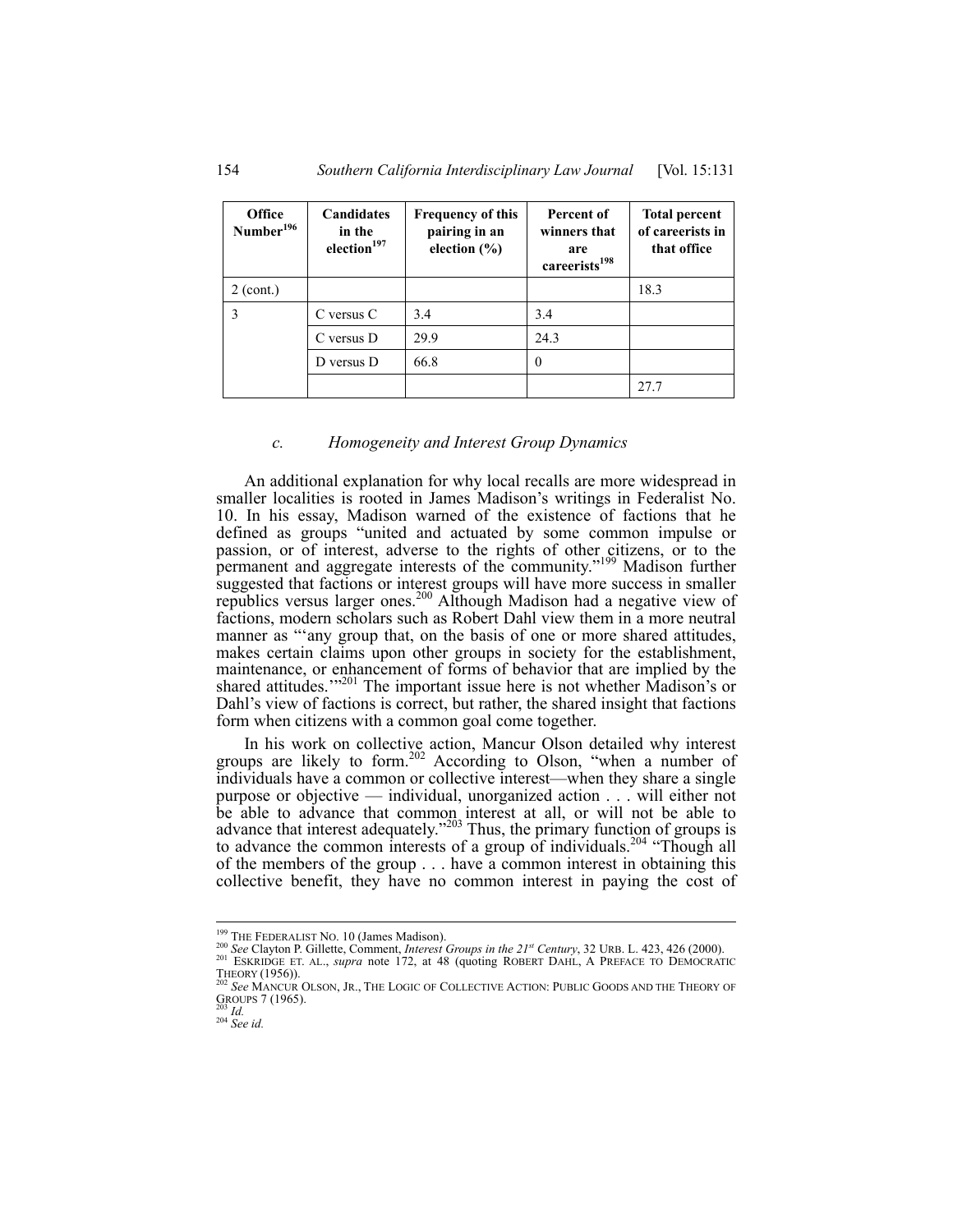## 2005] *You're Fired! The Voters' Version of "The Apprentice":* 155 *An Analysis of Local Recall Elections in California*

providing that collective good."205 However, smaller groups may fare better than larger ones in obtaining a collective good and furthering common interests because: as group size increases, the benefit any one group member receives decreases; members of large groups are less likely to gain enough from getting the collective good to bear the burden of helping to obtain it; and organization costs increase as group size increases.<sup>206</sup>

Recall campaigns often begin when groups like those described above band together and begin the petition process. These groups organize around the common goal of recalling the elected official. Based on the prior discussion, we would expect interest groups formed for the express purpose of mounting a recall campaign to enjoy greater success in small localities. Since the members of these groups form based on a common interest or goal, and "[w]ithin countries smaller communities tend to be relatively homogeneous,<sup>5207</sup> it may be easier to find a group of citizens with common goals and ideologies in smaller, less populated areas than it would be in large cities or on a statewide level where people's interests tend to vary more. Additionally, as previously discussed, smaller groups may find it easier to organize and work toward the common goal. Thus, recall campaigns undertaken by these groups are more likely to make it to the election stage. In contrast, however, recalls may also be triggered when already organized groups get outraged. These groups face no start-up costs so they are more likely to engage in political action. Since these groups are more widespread in larger localities, additional research focused on exactly which types of groups are bringing the recalls at the local level is needed to confirm the earlier hypothesis.

## *d. Citizens' Ability to Monitor Local Government*

A final explanation for the prevalence of local recalls in smaller localities relates to how citizens view local government and their ability to monitor it. Evidence suggests that many citizens see local government as "a more human-sized institution."<sup>208</sup> It is easier for them to understand government at the local level because it handles issues they can comprehend and therefore it "is more rewarding, less costly, to deal with. $\cdot$ <sup>209</sup>

In his work on congressional policymaking, R. Douglas Arnold examined the incumbent performance rule through which "voters first evaluate the current conditions in society, decide how acceptable those conditions are, and then either reward or punish incumbent legislators for actions they think contributed to the current state of affairs."<sup>210</sup> Although this rule deals with incumbents in general elections, the same theory may

 $^{205}$  *Id.* at 21.

<sup>&</sup>lt;sup>206</sup> See id. at 46.<br><sup>207</sup> ROBERT A. DAHL & EDWARD R. TUFTE, SIZE AND DEMOCRACY 33 (Hans Daalder et al. eds., 1973).<br><sup>208</sup> Id. at 55.<br><sup>209</sup> Id. at 55.<br><sup>210</sup> R. DOUGLAS ARNOLD, THE LOGIC OF CONGRESSIONAL ACTION 44 (1990).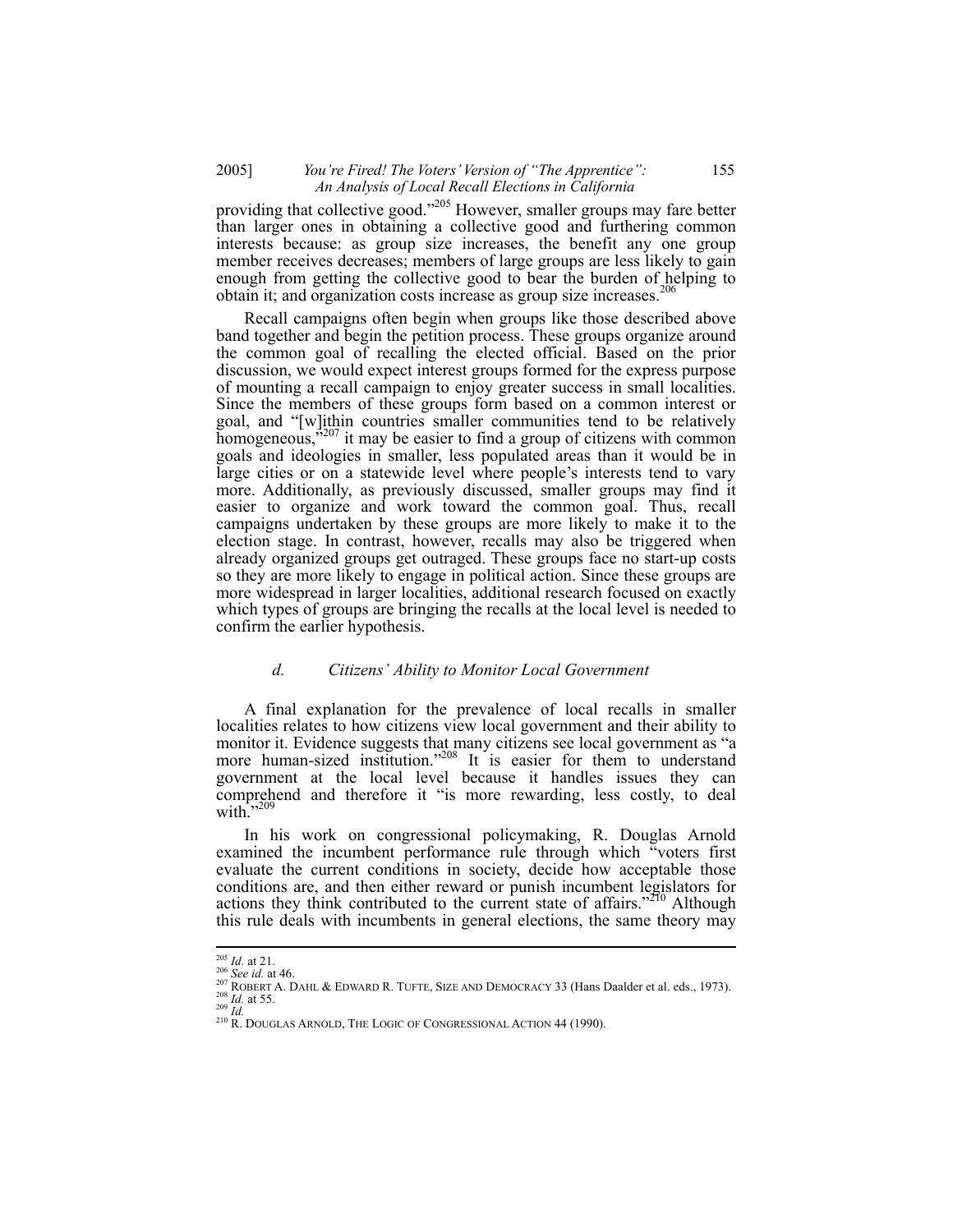also apply to recall elections. In order for a voter to reward or punish a legislator for a given effect, that effect must be traceable. Arnold defines an effect as traceable "if a citizen can plausibly trace an observed effect first back to a governmental action and then back to a representative's individual contribution."<sup>211</sup> Three conditions must be present for traceability to exist: (1) a perceptible effect; (2) an identifiable government action; and (3) a legislator's individual contribution.<sup>212</sup> Thus, in recall elections, voters will either reward or punish the incumbent target based on traceable policy effects.

Recalls are typically a reaction to an elected official's specific actions or inactions or the fiscal condition of a particular locality. Since citizens have a better understanding of local government they have an easier time monitoring officials at the local level, and more specifically, in smaller localities. Moreover, because of these conditions, it is easier to trace the effects of policies at the local level. For instance, if residents in a large municipality like Los Angeles are angered by a decision, it is difficult for them to select a recall target because of the complex nature of the decisionmaking process and the number of government officials involved. Therefore, more local recalls occur in smaller, less populous areas. This perspective also helps explain why recalls are less common at the county level versus the city or school district level: County government tends to be larger and more complicated than city government.

This does not mean that recalls never occur in places with larger populations; it simply means that recalls in those areas are less common. They may also be solely triggered by clear and easily traceable evidence of wrongdoing by public officials, as was the case in the South Gate recalls of 2003, which were motivated by corruption charges. Although traceability is easier to ascertain in smaller settings, as Arnold notes, politicians in any government setting may go out of their way to increase traceability if they think the effects of the policy will help them win reelection.<sup>213</sup> Additionally, politicians at any level of government tend to be aware of how well citizens can monitor their actions. Thus, since it is easier for residents of smaller localities to monitor their elected officials, we might expect to see less recalls in these areas as politicians are aware of the increased monitoring. However, if we also take into account the previously discussed theory that politicians in these areas are less progressively ambitious and are therefore less likely to alter their behavior in response to monitoring, we can see why that is in fact not the case. These discretely ambitious politicians are less inclined to modify their behavior even with the existence of better monitoring because they place more value on passing policies that reflect their own preferences than on pleasing their constituents in an attempt to attain a higher office.

 $\overline{a}$ 

<sup>211</sup> *Id.* at 47 212 *See id.* <sup>213</sup> *See id.* at 73.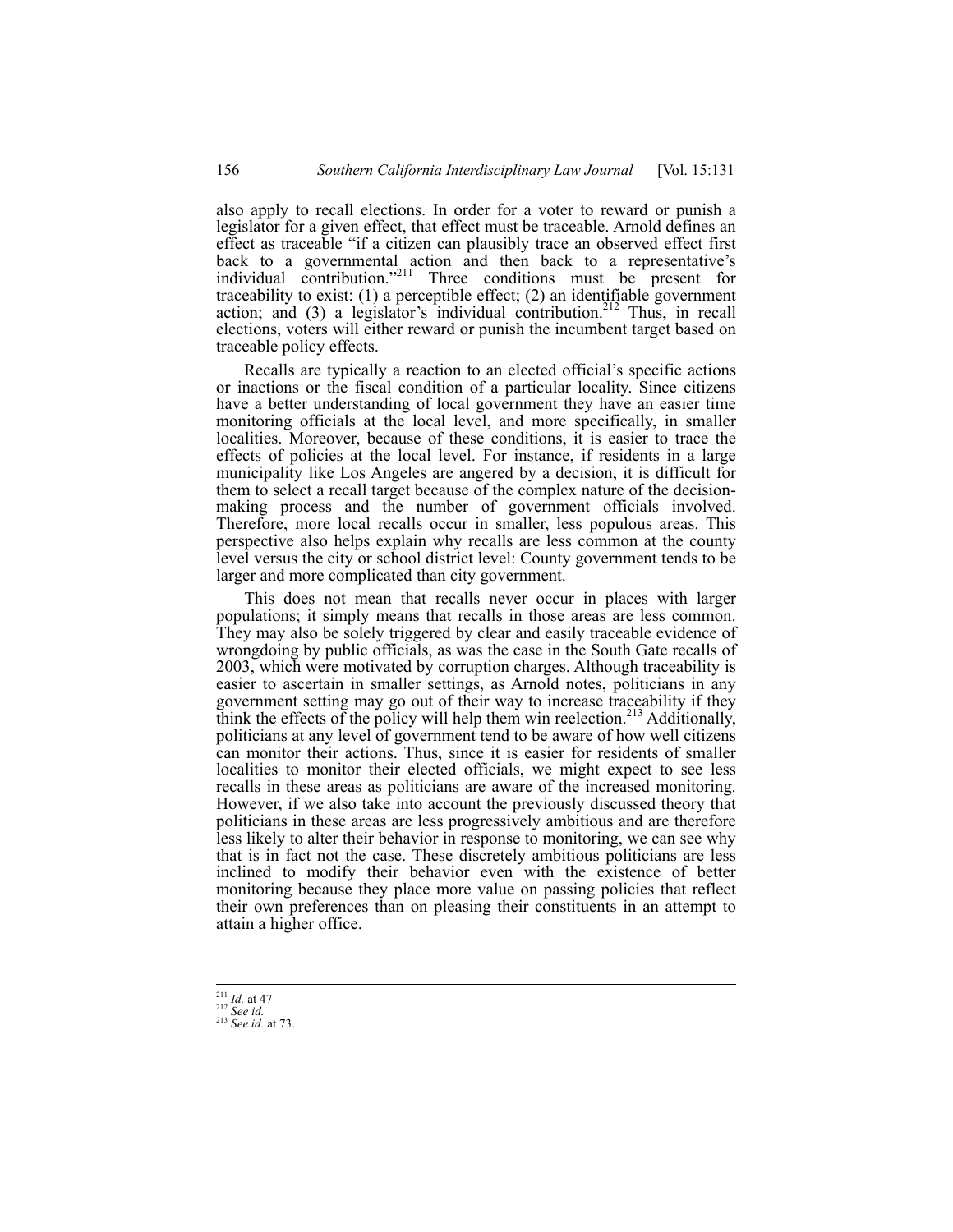## 2005] *You're Fired! The Voters' Version of "The Apprentice":* 157 *An Analysis of Local Recall Elections in California*

Additional information about incumbent election rates in various localities would prove useful in confirming this hypothesis. If citizens have a more thorough understanding of local government and are better able to monitor elected officials in smaller localities, we might expect to see lower reelection rates in these areas as well. Further, more complete information regarding the triggers for local recalls and citizen participation rates in local government activities will also be useful in testing this theory. If local recalls in larger, more populous localities are triggered only by clearly traceable wrongdoing, and citizens in these areas report that they have difficulty monitoring their elected officials, it would lend further support to the hypothesis.

#### D. COMPARING THE TRENDS: LOCAL RECALLS VS. LOCAL INITIATIVES

#### *1. Population*

As noted earlier, the clearest trend with respect to local recalls is their widespread use in smaller, less populated localities. Unlike local recalls, local initiatives are most common in large, growing, economically diverse cities.214 In the 1990s, "cities at or above the 75th percentile of population could expect 80% more initiatives than cities at or below the 25th percentile.<sup>"215</sup> Contrary to local recalls, this is consistent with traditional political science theory because it is more difficult for representatives in these areas to determine the preferences of their constituents and thus, it is more likely that they enact unpopular policies or fail to act at all, which forces citizens to turn to initiatives.<sup>216</sup> The greater use of initiatives in larger cities is also at least partially due to the signature requirements for local initiatives in those cities. Many larger cities that experienced wide use of the initiative process in the 1990s were charter cities that did not follow the state Elections Code and thus had lower signature requirements.<sup>217</sup> This explanation does not hold true for local recalls, as most were held in general law cities and even the charter cities with recalls followed the state Elections Code.<sup>218</sup> Thus, this difference between local recalls and local initiatives cannot be explained simply by examining signature requirements.

The prevalence of local recalls in less populated localities as compared to initiatives may instead be due to the fact that it is an easier and less expensive process to put together a recall petition than it is to write an initiative. In California, a recall petition only requires a short general statement of the reasons for the recall.<sup>219</sup> This is a relatively simple process that does not require any knowledge of legislative drafting or legal issues. Initiatives, on the other hand, "are often lengthy and technically

<sup>&</sup>lt;sup>214</sup> See GORDON, supra note 110, at vii.

<sup>215</sup> *Id.*<br>215 *Id.*<br>216 *See id.* at 47.<br><sup>216</sup> *See id.* at 47.<br><sup>218</sup> *See id at vii.*<br><sup>218</sup> *See Charter Cities and Counties, supra* note 103.<br><sup>219</sup> *See CAL.* ELEC. CODE § 11020(b) (West 2005).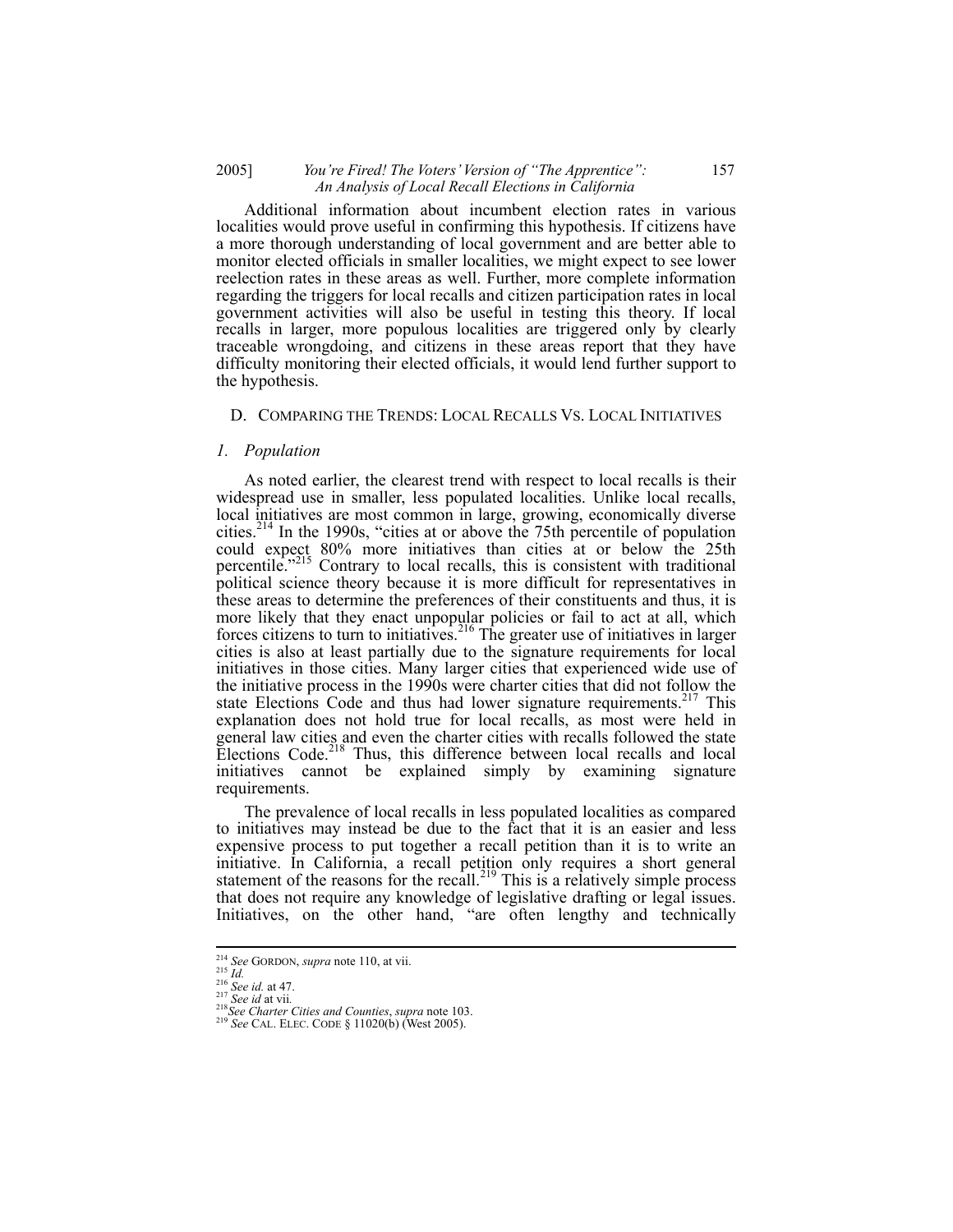worded."<sup>220</sup> Initiative campaigns are usually very costly as supporters and opponents put up large sums of money to educate voters about these complicated measures and many initiative campaigns hire paid signature gatherers and consultants and involve significant interest group support.<sup>2</sup>

High spending on initiative campaigns serves two purposes: (1) it helps proposals qualify for the ballot; and  $(2)$  it is a way to inform voters of the specifics of the measures. The complexity of initiatives makes it difficult for many ordinary voters to understand the issues they are voting on. Interest groups' involvement in these campaigns acts as a cue for voters.<sup>222</sup> Thus, voters cast their vote for or against an initiative depending on how closely aligned they are with the views of the interest groups who have voiced their support or opposition for the measure.<sup>223</sup> Interest group cues are not widespread in recall campaigns because cues in the form of the candidates themselves are already built in. The cues in recall campaigns including candidates, political parties, and incumbency — are more similar to those in general and primary elections. As a result, supporters of a recall are forced to spend a significant amount of money combating these powerful cues. However, the entire recall process may be less expensive than initiatives because, although supporters must still spend money to combat the cues like initiative supporters spend money to educate voters, it remains less expensive to draft and qualify a recall petition for the ballot.

It is difficult to locate campaign finance data for initiatives and recalls at the local level in order to compare the actual spending between these two devices. However, one city provides anecdotal evidence to support the claim that spending is greater in local initiative campaigns than in local recalls. In 1996, supporters and opponents of an initiative related to whether a gambling hall should be allowed within the city of Colma spent more than  $$150,000<sup>224</sup>$  Comparatively, supporters of a recall campaign against four Colma city council members related to this same issue only spent  $$11,296<sup>225</sup>$  Although the recall figures are only for the pro-recall campaign it is unlikely that the anti-recall effort spent more than \$140,000, and thus the total spent on the recall was less than that spent on the initiative. However, because this evidence only relates to one city, future studies are needed to determine if this trend continues.

<sup>220</sup> David B. Magelby, *Let the Voters Decide? An Assessment of the Initiative and Referendum Process*,

<sup>66</sup> U. COLO. L. ŘEV. 13, 24 (1995).<br><sup>221</sup> In 1998, issue committees spent nearly \$400 million promoting and opposing ballot measures in forty-four states. and, in CA, an estimated \$256 million alone was spent. *See* Elizabe Elisabeth Gerber, *Money in the Initiative and Referendum Process: Evidence of Its Effects and Prospects for Reform, in* THE BATTLE OVER CITIZEN LAWMAKING 73 (M. Dane Waters ed., 2001). California's 2003 gubernatorial recall was also very expensive with an estimated \$83.6 million being spent. *See* LARRY N. GERSTON & TERRY CHRISTENSEN, RECALL! CALIFORNIA'S POLITICAL EARTHQUAKE 108 (2004). The effects of spending on ballot measure or recall outcomes is not an issue for this Note, but it is still important to note the figures. <sup>222</sup> *See* JOHN G. MATSUSAKA, FOR THE MANY OR THE FEW: THE INITIATIVE, PUBLIC POLICY, AND

AMERICAN DEMOCRACY 10 (Benjamin I. Page ed., 2004). 223 *See id.* <sup>224</sup> *See* John Wildermuth, *Stakes Rise in Colma Election: Cemeteries' Costly Opposition*, S.F. CHRON.,

May 8, 1996, at A13.

<sup>225</sup> *See Voters Vote to Keep Colma's Casino Backers*, ASSOCIATED PRESS, Sept. 17, 1997, *available at* 1997 WL 2550052.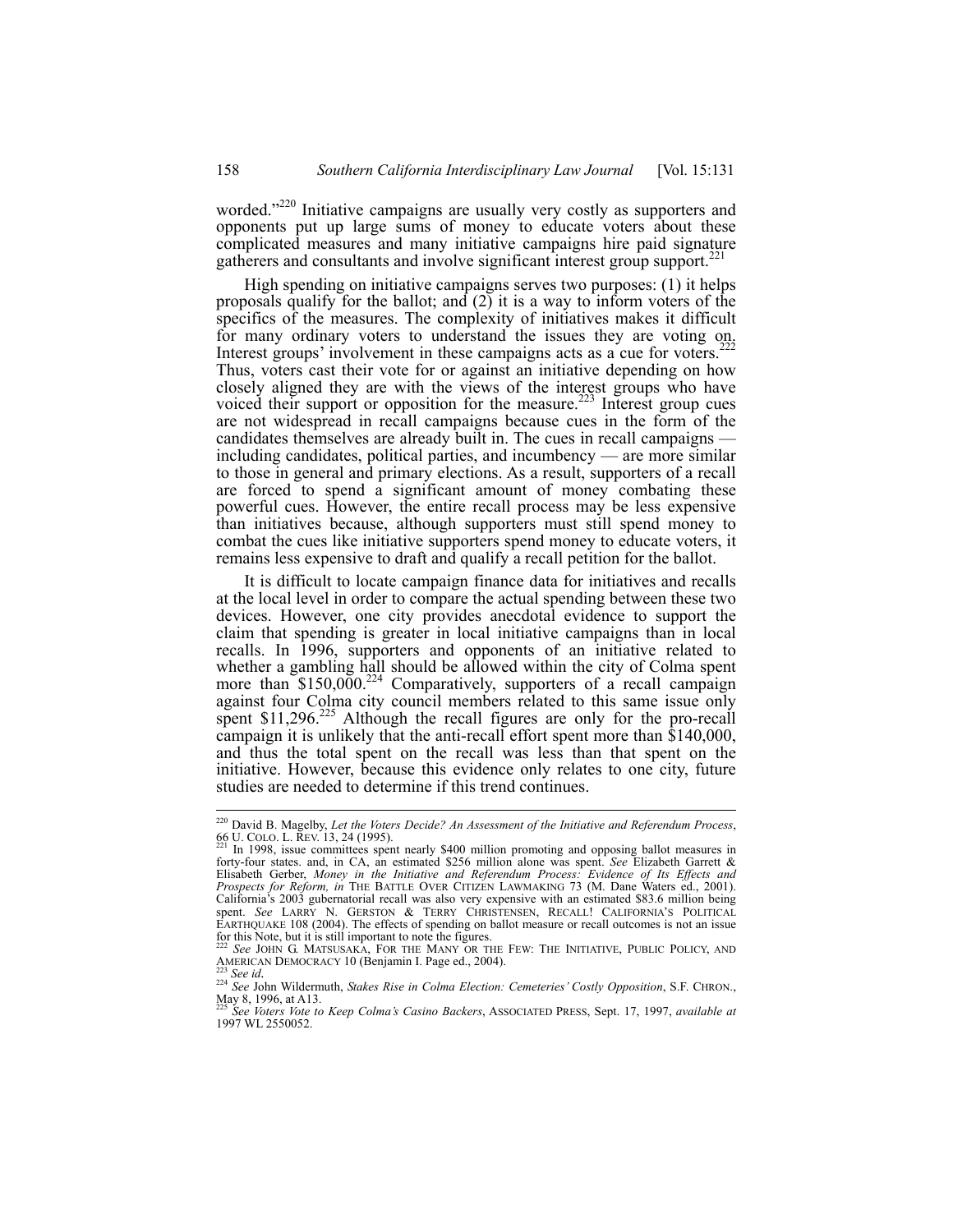## 2005] *You're Fired! The Voters' Version of "The Apprentice":* 159 *An Analysis of Local Recall Elections in California*

Additionally, based on the foregoing analysis, one might expect to see a greater number of initiatives in larger, more populous, and wealthy cities as groups shy away from spending the necessary amount of money to qualify initiatives in smaller, less wealthy cities. However, if spending is lower in recall campaigns than initiative campaigns, we would also expect to see more recalls than initiatives in all localities, not just smaller ones. Thus, it is likely that while cost may play a factor, additional variables are needed to explain this difference.

Another reason why initiative campaigns are more widespread in more populous localities stems from the basic differences between recalls and initiatives. Since recalls are often sparked by the specific actions or inactions of elected officials, it is necessary for citizens to have an understanding of the decision-making process and the ability to easily monitor their elected officials in order to reward or punish them for these actions. On the other hand, initiatives involve proposals for new laws or changes to existing laws and are not usually related to specific decisions of elected officials.<sup>226</sup> It is less necessary for citizens to have intimate knowledge of the policymaking process or elected officials when launching initiative campaigns. Although some ability to monitor is necessary in initiative campaigns to determine that the policy citizens want has not been implemented, the level of traceability that is required in recall campaigns need not be present. Thus, initiative campaigns may occur in more populous localities where, due to monitoring difficulties and complex policymaking procedures, it would be difficult to launch a recall campaign.

#### *2. Election Timing and Success Rates*

Both local initiatives and recalls enjoy greater success than their statewide counterparts in California. Close to 80% of county initiatives and 75% of city initiatives qualified for the ballot in the 1990s.<sup>227</sup> City measures had a 45% approval rate and county measures had a 42% approval rate.<sup>228</sup> Comparatively, only 15% of statewide initiatives qualified for the ballot during this same period and  $40\%$  of those were approved by voters.<sup>229</sup> As noted earlier, only five state level recalls have qualified for the ballot in California and out of the over 100 local recalls that made it to the ballot, 71% of them were successful. $230$ 

Local recall elections as well as local initiatives may appear on the ballot in state and local (concurrent) or local-only (non-concurrent) elections, including odd-year November and special (off-cycle) elections.<sup>2</sup> The most recall elections for cities, counties, and school districts overwhelmingly took place at special elections.<sup>232</sup> The next most popular

<sup>&</sup>lt;sup>226</sup> See GORDON, supra note 110, at 1.

<sup>&</sup>lt;sup>227</sup> See GORDON, supra note 110, at 1.<br>
<sup>227</sup> See id. at 20.<br>
<sup>228</sup> See id.<br>
<sup>228</sup> See id.<br>
<sup>230</sup> See California Elections Data, supra note 111.<br>
<sup>231</sup> See GORDON, supra note 110, at 27-28.<br>
<sup>232</sup> See California Election elections. *See id.*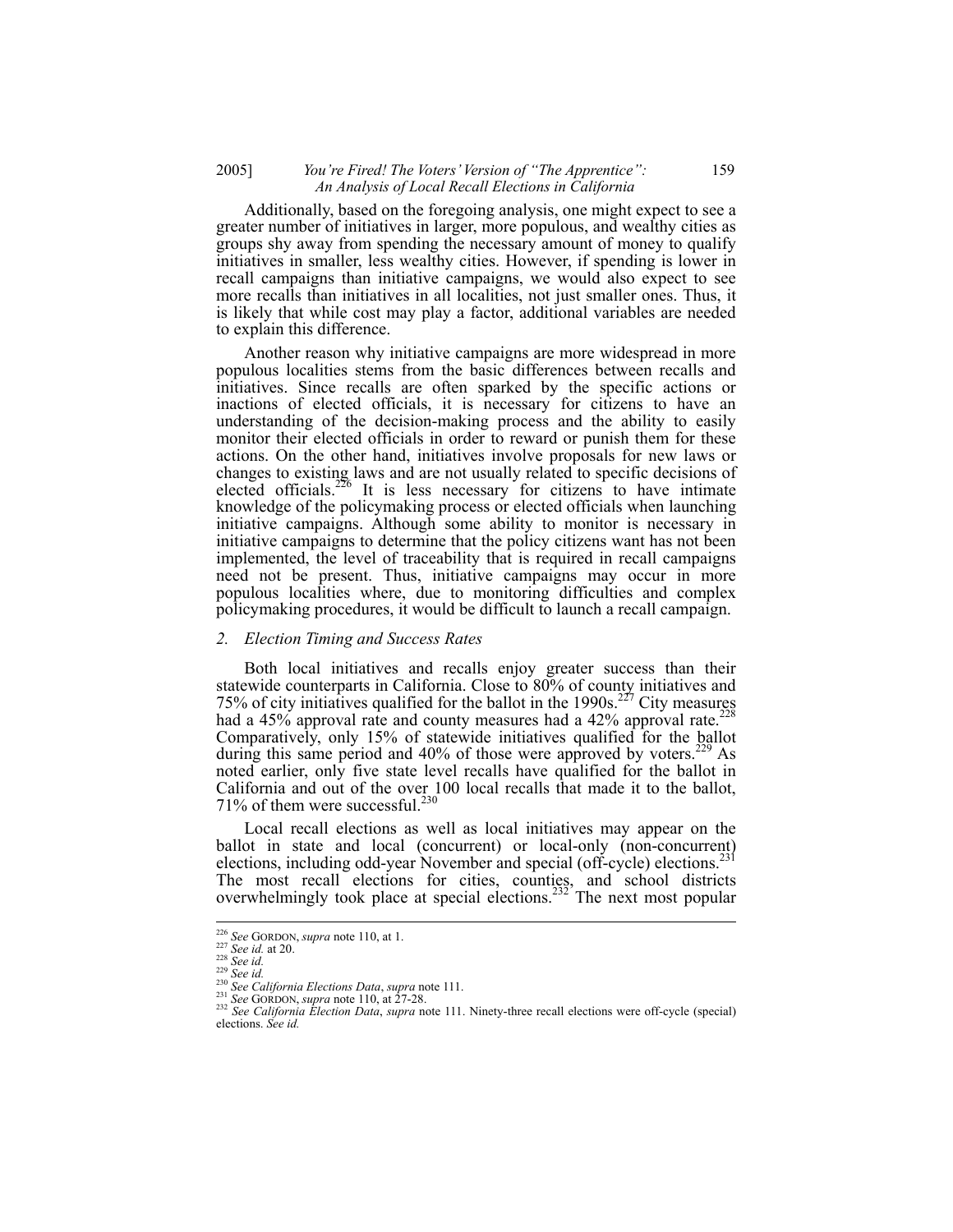time to hold recall elections was during odd-year November and presidential primary elections.<sup>233</sup> Local recalls were most successful when held during presidential and gubernatorial general elections and presidential primary elections.<sup>234</sup> On the other hand, most local initiatives were circulated in presidential and gubernatorial general elections.<sup>235</sup> Local initiatives enjoyed greatest success in gubernatorial and presidential primary, special, and odd-year November elections.<sup>2</sup>

The success of local initiatives in these elections may be due to the fact that primary, special, and odd-year November elections have lower participation rates and thus attract more interested and informed voters.<sup>237</sup> Additionally, these voters may have outlying preferences that differ from those of the median voter who tends to be better represented at general elections. As noted earlier, studies have confirmed that ballot measure elections attract more partisan voters and recall elections may be similar.<sup>238</sup>

The large number of recalls held at special elections indicates that recall supporters fear the incumbency advantage. When a recall is on the ballot, the incumbent target likely has a built in advantage against the recall supporters. Since special elections attract more interested voters, the incumbency advantage may be lessened in these instances. On the other hand, because voters that turn out for general elections are less likely to be informed about the nature of the recall, the incumbency advantage may play a greater role in causing these voters to side with the recall target. Therefore, recall supporters want to schedule recalls for special elections and thus strategically choose to begin their campaigns far away from general elections. Further, the slightly lower success rate of recalls at special elections may be due to the fact that supporters are more likely to schedule recalls that are unlikely to succeed for special elections because it is more essential to lessen the incumbency advantage in these cases. Thus, if these recalls were held during general elections, they might be even less successful.

## *3. Median Home Value/Income*

Further examination of local initiative use also reveals that cities with higher median home values had more widespread initiative use: The median home value in cities with three or more initiatives was \$244,088 compared to \$186,115 in cities with no initiatives.<sup>239</sup> However, when a multivariate analysis, controlling for additional factors, was performed, there was no significant relation between frequency of initiative and

<sup>233</sup> *See id.* Eighteen recall elections were held in odd-year November elections and sixteen were held in presidential primary elections. See id.<br>
<sup>234</sup> See id. The success rates were 90%, 87.5%, and 81.25%, respectively. See id.<br>
<sup>235</sup> See GORDON, *supra* note 110, at 28.<br>
<sup>236</sup> See id. The success rates were 52%, 51%, 52%, a

CALIFORNIA: TURNOUT, TIMING, AND COMPETITION 36 (2002).<br><sup>238</sup> *See* Tolbert, *supra* note 188.<br><sup>239</sup> *See* GORDON, *supra* note 110, at 35 tbl.4.1.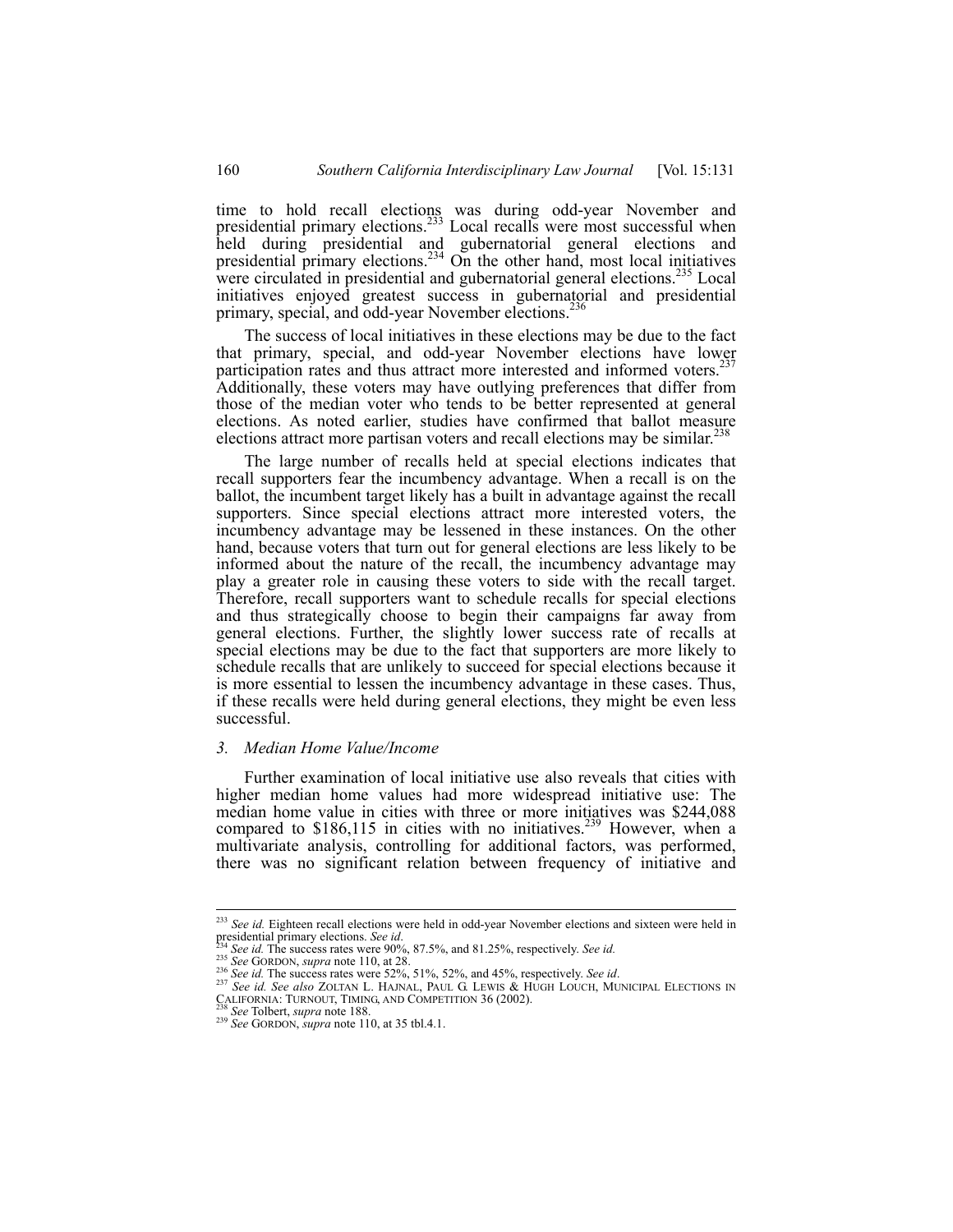## 2005] *You're Fired! The Voters' Version of "The Apprentice":* 161 *An Analysis of Local Recall Elections in California*

median home value. $240$  On the other hand, a similar analysis of local recalls reveals that the median home value was lower in cities with recalls. The average median home value in cities with recalls was \$144,941 compared to  $$266,051$  in cities without recalls.<sup>241</sup> Additionally, the median income in cities with recalls was also lower than in cities without. The median income in cities with recalls was \$37,546, while for cities without recalls it was \$53,549.242

This difference between initiatives and recalls is interesting. As opposed to initiatives, where activity increases with median home value and where there is no evidence that it decreases with median income, univariate analyses show that for recalls, activity is significantly and negatively related to these variables. However, without a multivariate analysis of the type performed in Tracy Gordon's local initiative study which is beyond the scope of this Note—we cannot be sure that this finding is not a statistical artifact. A multivariate analysis should control for factors including race, ethnicity, and party affiliation. If this result holds up, it would be interesting to explore further because, while the common perception is that political activity increases as wealth increases, the trend in recalls is the opposite.

#### *4. Political Party Affiliation*

Initiative activity also depends on political party affiliation as cities with more Democrats (56% compared to 40% of all registered voters) experienced greater initiative use.<sup>243</sup> The same also held true for cities with more political Independents.<sup>244</sup> Similarly, cities with recalls also had a higher percentage of Democrats (47% compared to 33% of all registered voters).245 However, the spread is less than with initiatives and also closely mirrors the breakdown of political party affiliation in California, which is 43% Democrat and 34.7% Republican.<sup>246</sup> Again, no explanation is given as to exactly why Democrats are more likely to employ the initiative. Additionally, political party affiliation may have little effect on local recall use as the numbers resemble the statewide breakdown.

 $240$  See id. at 62 tbl.B.1.

<sup>&</sup>lt;sup>241</sup> This difference is significant at the 1% level, as is the difference in median income I report next. *See* U.S. Census Bureau, *Financial Housing Characteristics* (2000),

http://factfinder.census.gov/servlet/GCTTable? bm=y&-context=gct&-<br>ds\_name=DEC\_2000\_SF3\_U&-mt\_name=DEC\_2000\_SF3\_U\_GCTH9\_ST7&-CONTEXT=gct&-

tree\_id=403&-geo\_id=04000US06&-format=ST-7&-\_lang=en (last visited Mar. 17, 2005). 242 *See* U.S. Census Bureau, *Income and Poverty* (1999),

http://factfinder.census.gov/servlet/GCTTable?\_bm=y&-context=gct&-

ds\_name=DEC\_2000\_SF3\_U&-mt\_name=DEC\_2000\_SF3\_U\_GCTP14\_ST7&-CONTEXT=gct&-<br>tree\_id=403&-redoLog=true&-geo\_id=04000US06&-format=ST-7&-\_lang=en\_(last\_visited\_Mar.\_2,

<sup>2005).&</sup>lt;br>
<sup>243</sup> See GORDON, *supra* note 110, at 42.<br>
<sup>244</sup> See id.

<sup>&</sup>lt;sup>245</sup> *See Cal. Sec'y St., Report of Registration by Political Subdivision by County (Oct. 18, 2004),* http://www.ss.ca.gov/elections/ror/pol\_sub\_10\_18\_04.pdf [hereinafter *Political Party Registration by Subdivision*]. 246 *See* Cal. Sec'y St., *Historical Voter Registration Statistics* (Oct. 18, 2004),

http://www.ss.ca.gov/elections/ror/reg\_stats\_10\_18\_04.pdf [hereinafter *Statewide Voter Registration*].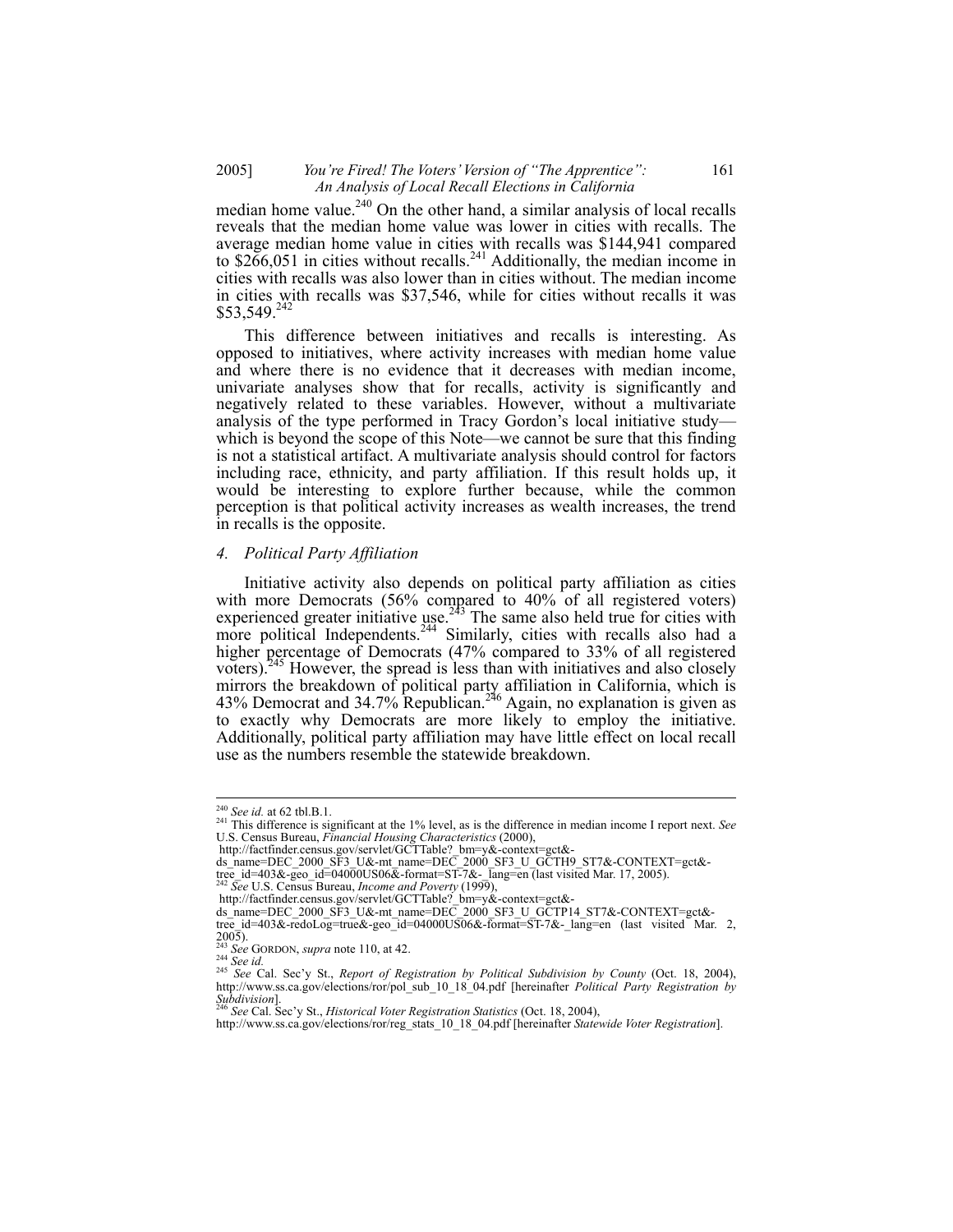Unlike cities, counties with recalls had a higher percentage of Republicans (41% compared to 37% of registered voters).<sup>247</sup> Similar results were found with respect to initiatives as counties with greater initiative use had more Republicans (45% compared to 38% of registered voters).<sup>2</sup> Although this departs from California's statewide breakdown, because California has nearly double the amount of Republican counties as Democratic counties (thirty-seven compared to twenty-one) this result may not be all that surprising. Also, it may further support the theory that recall use at the local level is not correlated with political party affiliation because the numbers closely resemble the statewide breakdown.<sup>2</sup>

Additional information is needed to determine the significance of political party affiliation with respect to recalls. Although many opponents of recalls charge that they are purely partisan devices used by the party out of power to harass elected officials, a study of recalls in Los Angeles revealed that at least in that city, "voters generally have rejected 'politically inspired' recalls — movements in which sour grapes or personal feuds and ambitions were the chief reason behind the recall."<sup>250</sup> The study further found that "voters have generally preferred to reserve the recall for its originally intended use (to weed out malfeasance and corruption) and to settle political questions at regular elections."<sup>251</sup> However, we would expect to find that even though they may not always succeed, a large number of recalls are initiated by the party out of power.

Data regarding the party affiliation of candidates targeted for recalls or the affiliation of the recall supporters was not available, but it is essential for a complete analysis of this hypothesis. Further complicating this issue for local recalls is the fact that some local races are nonpartisan. If a number of recalls are initiated by the party out of power, they may be less likely to occur in localities with nonpartisan local elections. However, even in these localities, citizens tend to know the basic political alignment of the candidates. Further, it may also be true that recall campaigns are more likely in places where the minority party is larger because even though they do not have enough strength to elect candidates, they do have enough strength to mount a petition drive and hope to gain the support of disenchanted members of the majority party at a recall election.

## *5. Future Studies*

As discussed at the outset of this Note, this analysis is only intended to provide a starting place for the analysis of recall use at the local level. Thus, the previous comparisons between local initiatives and local recalls with respect to a number of variables are only preliminary. Studies of local initiatives have revealed other trends, which might also yield interesting results when examined in relation to local recalls. Cities with greater

<sup>&</sup>lt;sup>247</sup> See Political Party Registration by Subdivision, supra note 241.<br><sup>248</sup> See GORDON, supra note 110, at 38.<br><sup>249</sup> See Statewide Voter Registration, supra note 242.<br><sup>250</sup> CRONIN, supra note 9, at 143.<br><sup>251</sup> Id. (intern